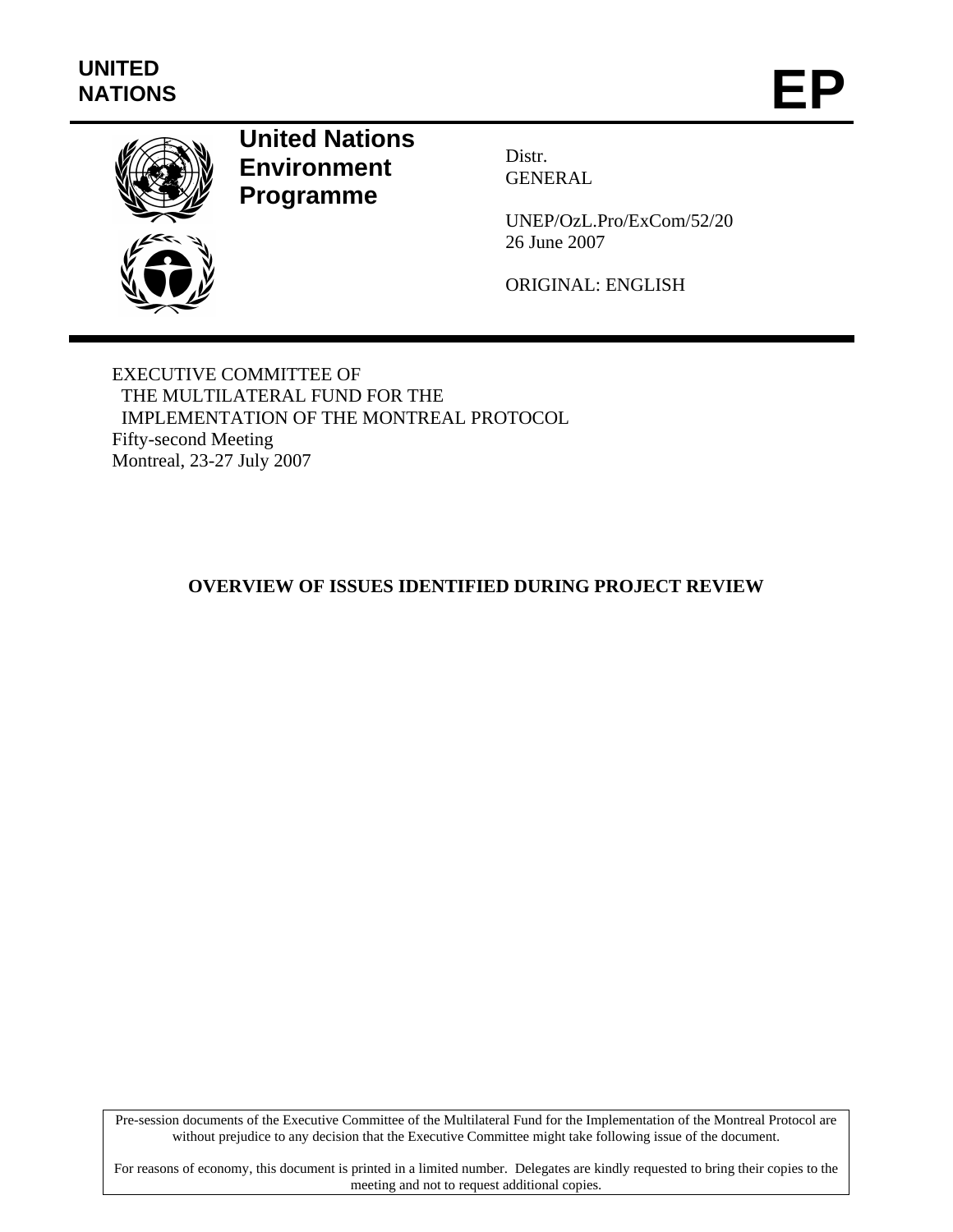# **PROJECTS AND ACTIVITIES PRESENTED TO THE 52nd MEETING OF THE EXECUTIVE COMMITTEE**

#### **Introduction**

1. This document has three sections. Section I provides the statistics on the submissions to the 52<sup>nd</sup> Meeting received from implementing and bi-lateral agencies. It also has an assessment of the fund balance available against the demand for funds from the submissions, and proposed solutions for managing the cash flow in case of a short fall. Section II presents the policy issues identified by the Secretariat from the review of the submissions, at the meeting. Section III, which is a new addition, presents a number of submissions received from the implementing agencies, which are in most cases proposed amendments to approved projects or annual tranches of multi-year agreements (MYAs). While these do not include requests for additional funding, the proposed changes may have implications on the allocation and use of already approved funds and the activities in the existing agreements. In each case a decision by the Executive Committee is expected. This sub-section is called *Submissions with proposed amendments to on-going projects*.

#### **Section I. Submissions by bilateral and implementing agencies**

2. The Secretariat received for consideration at the  $52<sup>nd</sup>$  Meeting multi-year agreements, projects and activities amounting to US \$51,806,188. This amount includes the total value of new multi-year agreements proposed for approval in principle.

3. Of this total there are 66 funding requests which include specific annual tranches and other projects/activities amounting to US \$49,848,894 (including agency support costs where applicable). Following review by the Secretariat, the number of projects and programmes which are being forwarded to the Executive Committee for consideration is 55 or 83.3 per cent of the total number of the funding requests, with a value of US \$40,289,357 or 80.8 per cent of the total value of the requests.

4. The list of projects recommended by the Secretariat for blanket approval contains 35 activities with a total value of US \$10,254,837. These represent 53 per cent of the total number of funding requests received and 20.6 per cent of the value of the requested funding level. A list of these projects is contained in Annex I.

5. A total of 20 projects and activities are recommended by the Secretariat for individual consideration for a number of reasons ranging from project cost to allocating project funds to enterprises established after July 1995. In terms of percentage, these projects are 30.3 per cent of the total funding requests and 60.3 per cent of the value of the requested funding level. The list of investment projects for individual consideration is contained in Annex II. It should be noted that there are no incomplete submissions being forwarded to this meeting, and 11 projects/activities have been withdrawn by the agencies submitting them.

#### Status of the Fund

6. At the time of writing this paper, the fund balance of the Multilateral Fund stood at US \$76,100,160, however US \$37,734,395 of this amount is in promissory notes with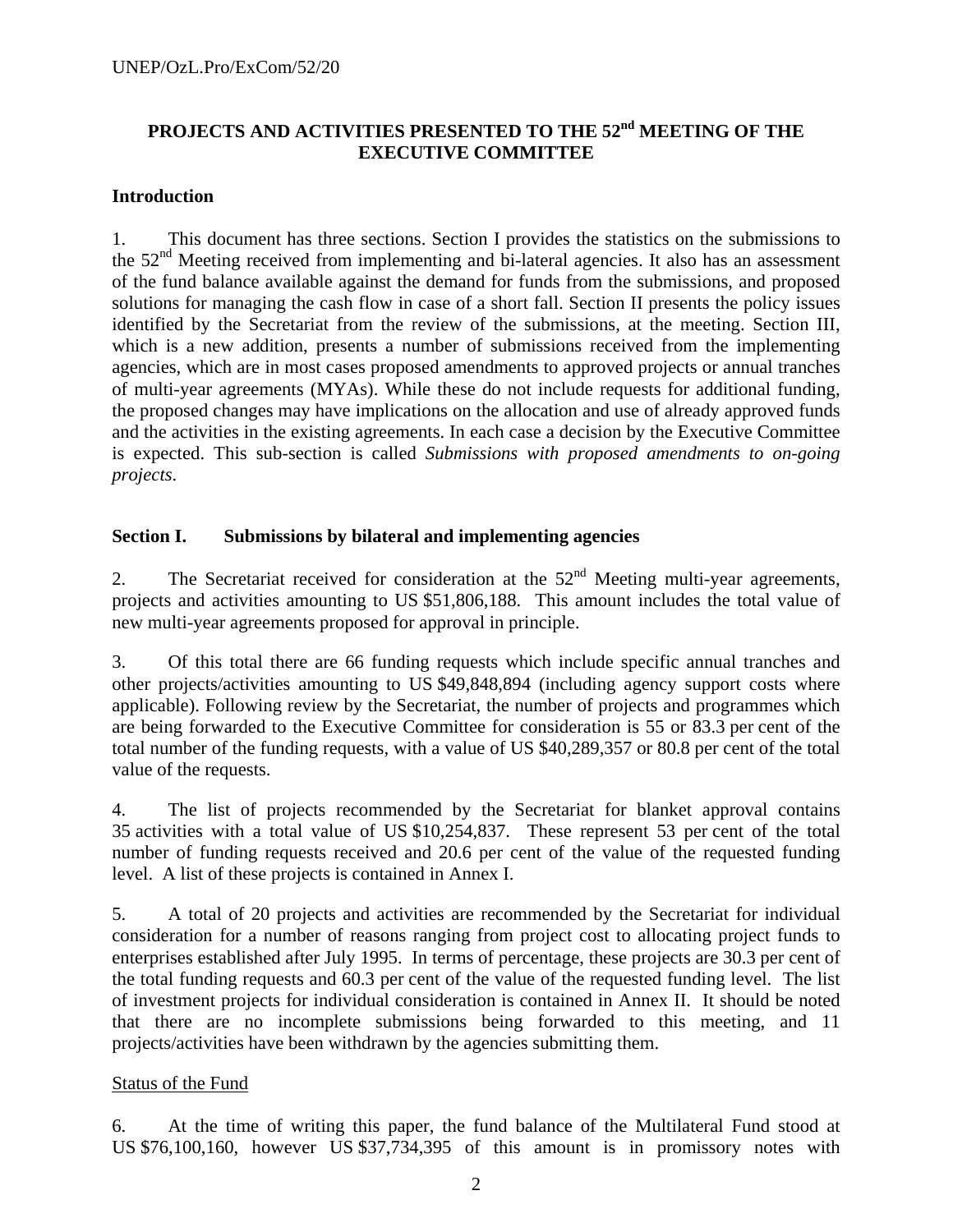US \$6,825,656 scheduled for encashment in August and US\$4,579,700 in November this year, and the balance in 2008, 2009 and beyond. The cash balance to-date is US \$38,365,765, which would not be sufficient to cover all the projects and activities submitted for consideration at the 52<sup>nd</sup> Meeting at an expected funding level of US \$40,289,357, should the projects on the list for blanket approval and for individual consideration be approved at the funding level proposed.

7. However the situation may change due to two possibilities. First the cash balance could increase as a result of payment of cash contributions by contributing Parties between now and the time of the meeting, thereby making up for some or all of the current shortfall. The second possibility is that reductions could be made to the expected funding levels of the projects that are being submitted for consideration.

8. In the event that the above two possibilities would not be able to make up the shortfall, the promissory notes amounting to US \$6,825,656, which are scheduled for encashment in August, should be more than enough to meet the fund requirement at this meeting. An update on the situation will be provided at the time of the meeting.

# **Section II. Policy issues identified during project review**

9. There is no generic issue identified from project review, which needs to be brought to the attention of the Executive Committee.

10. It may be noted that all the annual tranches of multi-year agreements (except those from the ODS production sector) have included an overview table as an annex. This is done in accordance with the Executive Committee's decision (51/13), under which it was decided "to adopt the new format for MYAs, including terminal phase-out projects, on an interim basis, for review at the 53<sup>rd</sup> Meeting." However since it is the first time that these tables have been introduced, they should be regarded as work-in-progress. Members of the Executive Committee are invited to provide comments and suggestions to make them more useful as tools for monitoring progress.

## **Section III. Submissions with proposed amendments to on-going projects**

11. The following submissions are received under this section.

| Country | <b>Submission</b>                                                                     | <b>Implementing Agency/</b><br><b>Organization</b>                    |
|---------|---------------------------------------------------------------------------------------|-----------------------------------------------------------------------|
| China   | Proposed amendment to the 2007<br>work<br>programme of the CFC production sector plan | World Bank                                                            |
| China   | CTC baseline                                                                          | <b>Fund</b><br>Secretariat,<br>Ozone<br>Secretariat, World Bank, SEPA |
| Cuba    | National ODS phase-out plan for CFC                                                   | <b>UNDP</b>                                                           |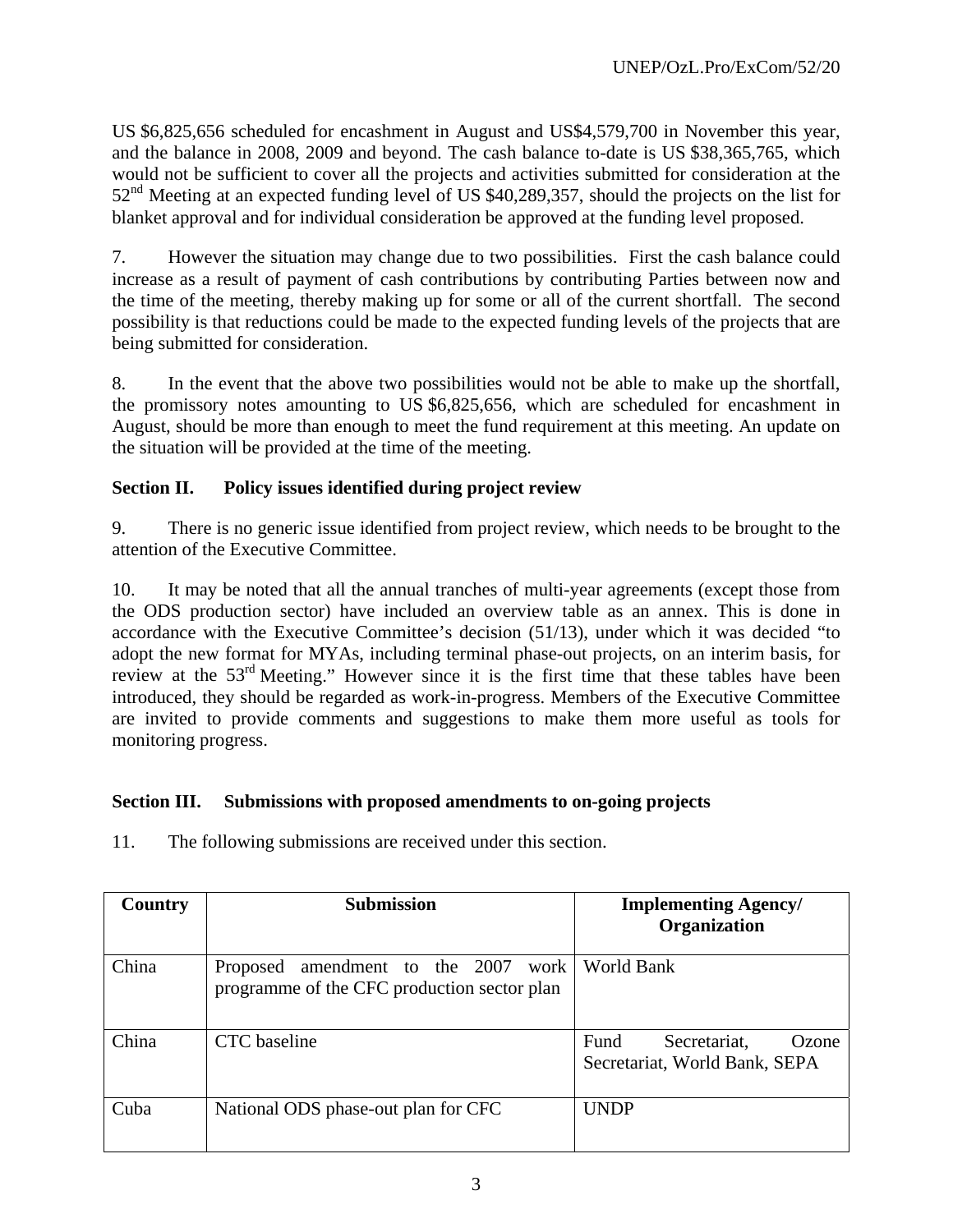| Country    | <b>Submission</b>                                       | <b>Implementing Agency/</b><br>Organization |
|------------|---------------------------------------------------------|---------------------------------------------|
| Indonesia  | Funding of enterprises established after July  <br>1995 | UNDP                                        |
| Kyrgyzstan | Halon management and compliance strategy                | <b>UNIDO</b>                                |
| Lebanon    | National CFC phase-out plan                             | <b>UNDP</b>                                 |

## **China**

Proposed amendment to the 2007 work programme of the CFC production sector plan

## **Project Description**

12. The World Bank, on behalf of China is requesting an amendment to the 2007 work programme of the CFC production sector to reallocate US \$2 million to fund a pilot project to replace CFC-based chillers. At its  $50<sup>th</sup>$  Meeting, the Executive Committee approved the proposed 2007 annual work programme of the China CFC production sector plan, and released US \$24 million for the implementation of the 2007 annual programme at its  $51<sup>st</sup>$  Meeting after being satisfied with the results of the verification of the 2006 CFC production.

13. At its  $47<sup>th</sup>$  Meeting, the Executive Committee approved the global chiller replacement demonstration project with a total funding level of US \$6.8 million under implementation by the World Bank. The project included China as one of the participating countries, with an expected share of US \$1 million from the total funding approved. However the prerequisite for accessing the funding share was the availability of another US \$2 million from external sources before the project could come off the ground. Of the different possible sources of external financing, namely national programmes, Global Environment Facility (GEF) and the Carbon Fund, the GEF had ruled out co-financing the chiller replacement programme as not being its priority for China and the Carbon Fund required a higher level of certified emission reduction than the chiller replacement scheme could generate.

14. The World Bank and SEPA propose a reallocation from the CFC production sector plan of US \$2 million as external financing in order to access the US \$1 million from the global chiller replacement programme. The US \$3 million is reported to be a concessional lending window to demonstrate the feasibility of financing the replacement of CFC-based chillers. It is estimated that there are approximately 1,404 such chillers in operation in the country which require around 88 tonnes of virgin CFCs on an annual basis.

# **COMMENTS OF THE SECRETARIAT**

15. The terms and conditions that the Executive Committee laid down for the financing of the global chiller replacement were defined in decisions 45/4, 46/33, 47/26 and 48/24. With regard to the definition of external financing, decision 46/33 clearly stated that "The project is intended to use financial resources outside the Multilateral Fund, such as national programmes, Global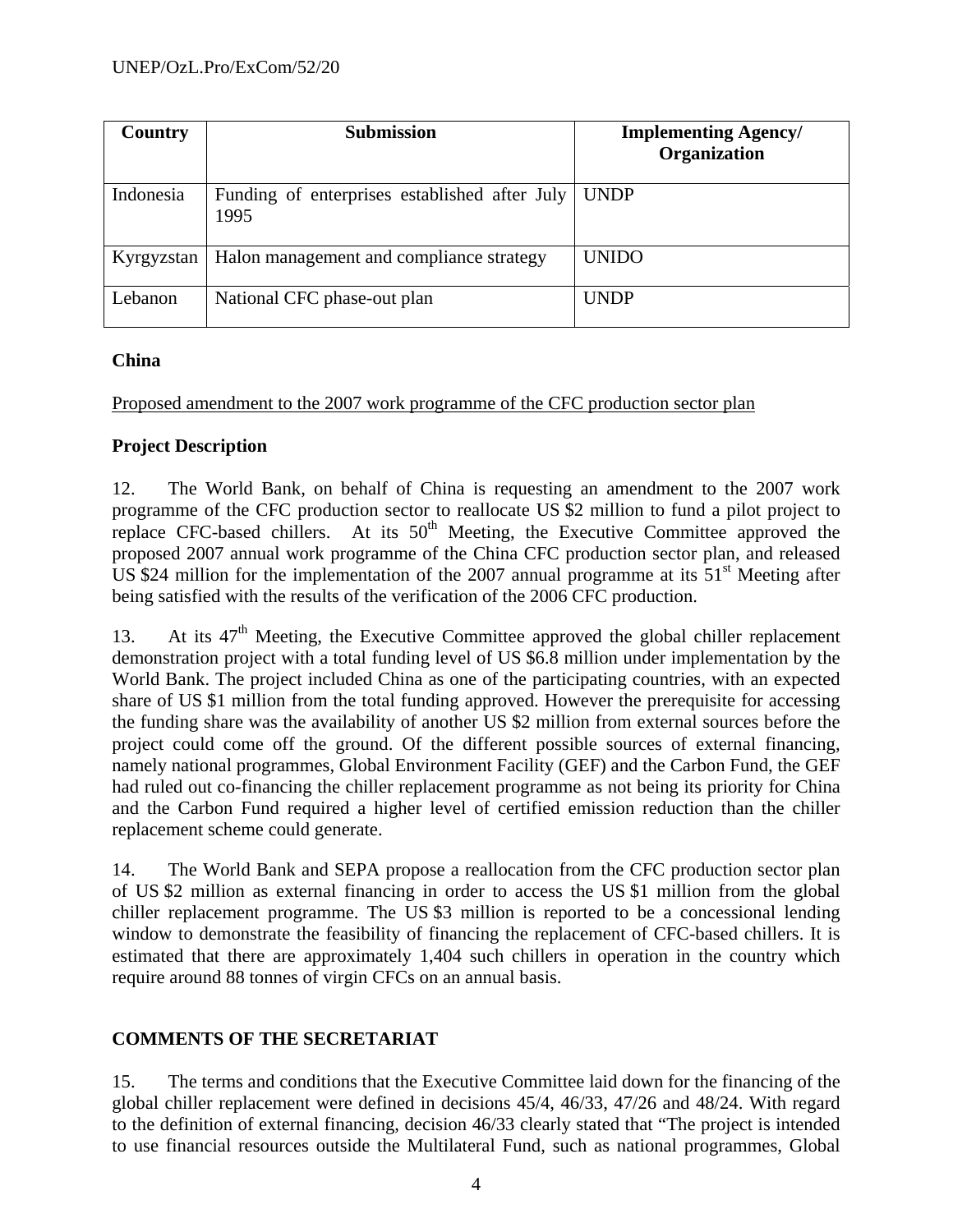Environment Facility (GEF) funding or other sources." Therefore using the unallocated funds from the CFC production sector plan is clearly not consistent with the above definition of external resources. It would defeat the original intend of financing the chiller replacement programme by the Multilateral Fund, which is to provide seed money to demonstrate the technical and financial feasibility of replacing CFC-based chillers and facilitate the continued financing of the programme from other sources.

## **RECOMMENDATION OF THE SECRETARIAT**

16. Based on the above comment the Secretariat is not able to recommend approval of the proposed amendment.

#### CTC Baseline Data in China

#### **Introduction**

17. The evaluation of CTC phase-out projects and agreements, which was conducted by the Senior Monitoring and Evaluation Officer in 2006, pointed to the change in the CTC baseline data for China taking place no fewer than four times between 2002 and 2007. This was summed up in the China country case study of the final evaluation report as follows:

#### **Changing Baseline Data**

| Category                  | <b>November</b><br>$2001***$<br>(Article 7) | <b>November</b><br>02<br>$(PA-I)$ | <b>October</b><br>2005<br>(Article 7) | <b>February</b><br>2006<br>(PA-II) and<br><b>Article 7</b> | May<br>2006<br>(Article |
|---------------------------|---------------------------------------------|-----------------------------------|---------------------------------------|------------------------------------------------------------|-------------------------|
| Consumption               | 55903.8                                     | 25,359                            | 38,220.6                              | 55.891.4**                                                 | 38,220.6                |
| Production                | 29367.4                                     | 86,280*                           | 29,367.4                              | 29,367.4                                                   | 11,696.7                |
| $\mathbf{a}$ $\mathbf{b}$ | $\mathbf{1}$                                |                                   |                                       |                                                            |                         |

\* Production and Imports.

\*\* 55,903 in the Accelerated Phase-out Plan.

\*\*\*UNEP/OzL.Pro/14/3 Appendix XIII-Annex B production and Consumption Baseline Data for Article 5 Parties (ODP tonnes). The baseline has not been changed throughout 2000 to 2003 in the database released by the Ozone Secretariat.

18. In reviewing the evaluation report, the Executive Committee decided "to request China, in cooperation with the Ozone Secretariat, the Fund Secretariat, and the World Bank, to clarify the baselines for CTC production and consumption and to report back to the Executive Committee as soon as possible" (decision 51/11 (c)).

## **The Control of ODS Process Agents of the Montreal Protocol and China's Process Agent Sector Plan**

19. For the Montreal Protocol, the baseline data is not only a record of history; it is a legal sign post from which the compliance of each Party will be determined. However, the Government of China, represented by the State Environment Protection Administration (SEPA), finds it very difficult to go back in history to "set the record straight". It is especially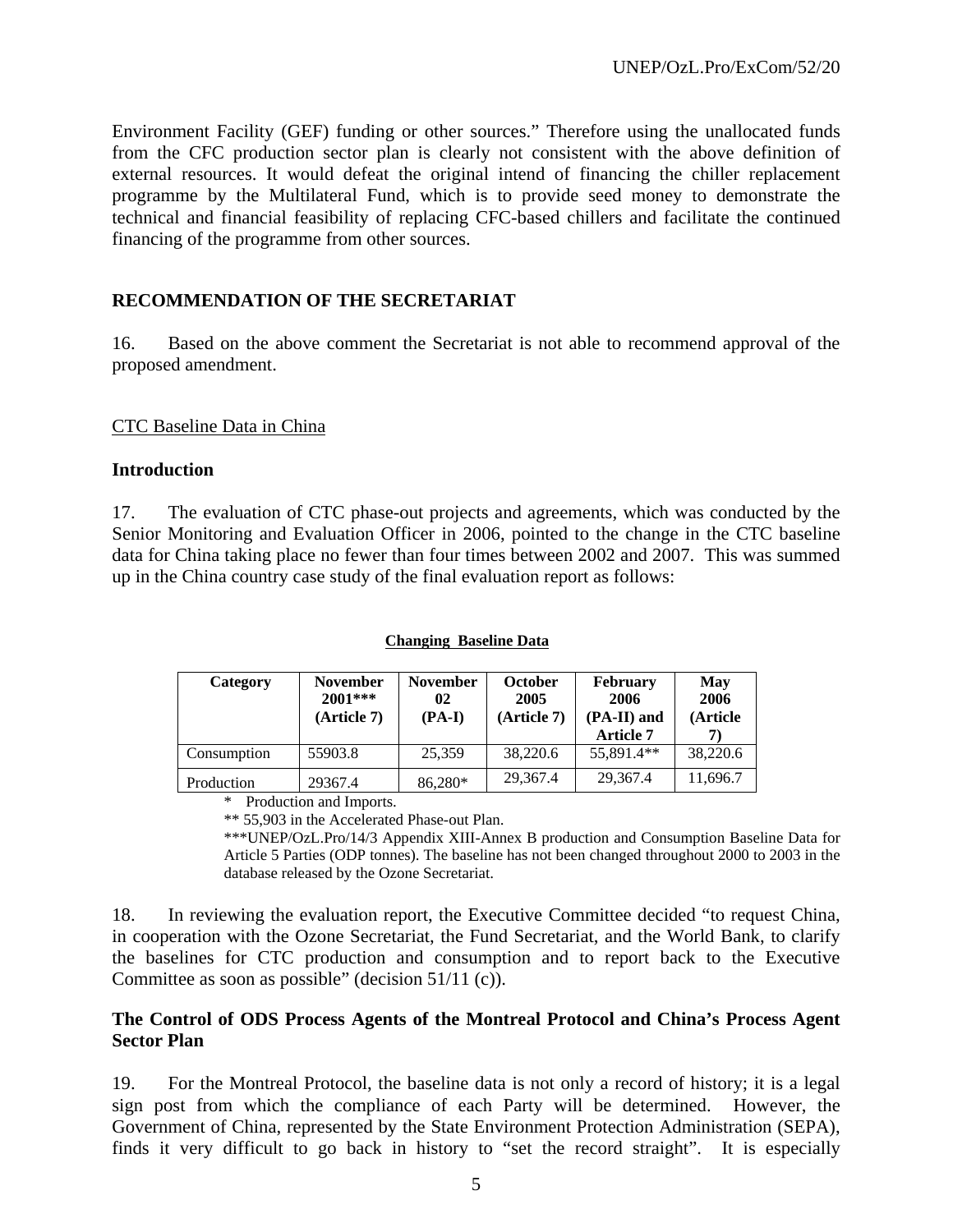complicated to separate the CTC use into feedstock, process agent and solvent uses for the years 1998-2000 from which the baseline is calculated. At the same time, SEPA is concerned about the implications of a further change in baseline data on the ability of China to comply with the CTC phase-out requirement under the Montreal Protocol if the change results in lowering the baseline. SEPA also wishes to understand the impact of any change in the baseline on the two Agreements of Phase I and Phase II under the on-going CTC sector plan, because the reduction schedules for CTC production and consumption in these agreements were established using the baseline data valid at the time and were used to calculate the maximum allowable annual CTC production and consumption limits according to the Montreal Protocol control schedule. SEPA wishes to know whether any change in the baseline would lead to redefining those reduction schedules.

20. However, it is acknowledged that the control of ODS process agents under the Montreal Protocol, including CTC, is a rather unique process. First, it differentiates between feedstock use and controlled use including process agent and solvent. Secondly, it follows a progressive and open procedure, defined by the Meeting of the Parties, by which ODS applications can be added or removed from a list of uses of controlled substances as process agents. Thirdly, a differentiated treatment is accorded to the Article 5 parties in complying with the progressively expanding control of the ODS used as process agents. This is laid out in decision X/14 of the Tenth Meeting of the Parties. With regard to the treatment of Article 5 Parties, the decision (sub-paragraphs 3(b) and 5) stipulates:

 "3. That quantities of controlled substances produced or imported for the purpose of being used as process agents in plants and installations in operation before 1 January 1999, should not be taken into account in the calculation of production and consumption from 1 January 2002 onwards, provided that:

(b) In the case of Article 5 Parties, the emissions of controlled substances from process-agent use have been reduced to levels agreed by the Executive Committee to be reasonably achievable in a cost-effective manner without undue abandonment of infrastructure. In so deciding, the Executive Committee may consider a range of options as set out in paragraph 5 below."

"5. That the incremental costs of a range of cost-effective measures, including, for example, process conversions, plant closures, emissions control technologies and industrial rationalization……"

21. The interpretation of the decision indicates that as long as an Article 5 Party has an agreement with the Executive Committee to reduce emissions from the process agent applications listed in Table A of decision X/14 of the Meeting of the Parties, the production and consumption associated with these process agent applications should be excluded from the calculation of the annual production and consumption of the controlled substances of the country from 2002 onwards, provided that the emissions from the process agent applications are consistent with the levels agreed by the Executive Committee. As a result such production and consumption will not be included in the measurement of compliance of the country concerned.

22. Following this argument, the production and consumption of CTC and CFC-113 of Phase I of the sector plan for China should be exempted from the calculation assessing China's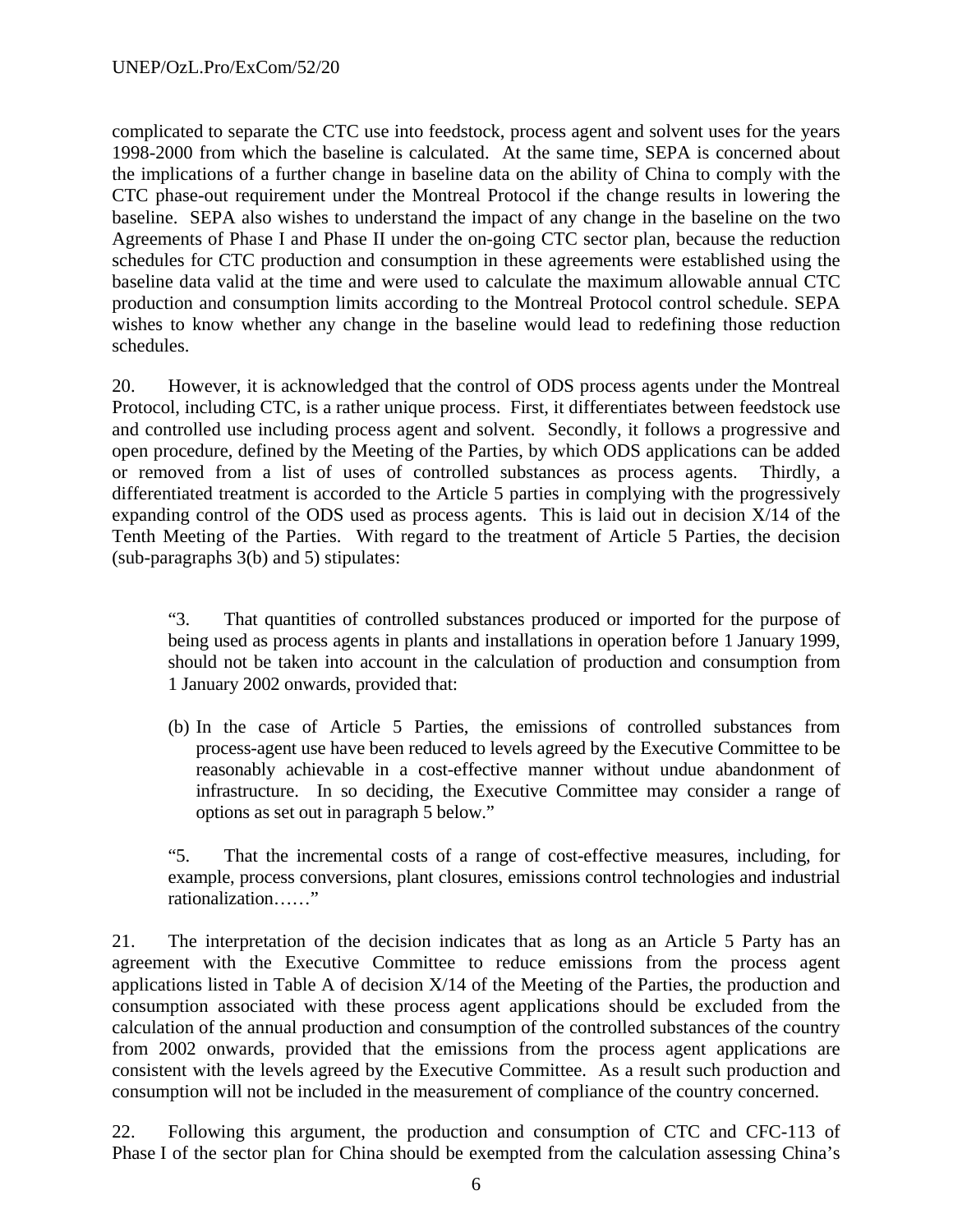compliance with the CTC production and consumption controls since 2002 when Phase I was approved by the Executive Committee, because Phase I is intended to reduce the emissions from of the process agent applications listed in Table A of decision X/14. The production and consumption of CTC of Phase II of the sector plan should be treated in the same manner after Phase II was approved by the Executive Committee in 2005, because Phase II is intended to address the emission of process agent applications listed in the revised Table A of decision XV/6, in Table A-bis of decision XVII/8 and any other applications that will be controlled by decision of the Meeting of the Parties in the future.

23. If the CTC production and consumption covered by the two phases of the sector plan, which represents almost the entire controlled CTC production and consumption of China, is excluded from the compliance calculation, there is very little chance that China could exceed the compliance targets of the Montreal Protocol calculated on the basis of the existing baseline or a changed one. Therefore the concern over the implication of a changed baseline on China's ability to comply with the control schedule is not real.

24. With regard to the implications of changing the baseline on the two agreements of the sector plan, the baseline data was used to establish the annual maximum allowable CTC production and consumption levels set in the agreements in accordance with the Montreal Protocol control requirement, especially in 2005 and 2010. China accepted these annual targets as "achievable in a cost-effective manner, without undue abandonment of infrastructure". However according to decision X/14, CTC production and consumption in these agreements should not be part of the calculation to assess China's compliance once these agreements had been concluded between China and the Executive Committee. Therefore these agreements are de-linked from the baseline and the compliance schedule calculated there-from, and consequently any change in baseline data does not need to be reflected in the agreements, provided that the emissions from the process agent applications are consistent with the levels agreed with the Executive Committee. In other words, these agreements do not affect the compliance status so long as they are implemented as agreed between China and the Executive Committee.

25. The change in baseline data could, however, impact on the level of CTC production allowed for meeting the basic domestic needs of Article 5 countries prior 2010. A decision of the Meeting of the Parties is required to change baseline data. Any request to change baseline data is subject to review by the Implementation Committee in accordance with decision XV/19 of the Fifteenth Meeting of the Parties.

#### **Proposed text for a decision by the Executive Committee**

26. In view of the complex nature of the issues involved, in particular the interpretation of decision X/14 of the Meeting of the Parties and the consequential implication on the compliance status of China, it is China's wish to place some clarifications on record. The proposed text below has been reviewed and agreed upon by the Ozone Secretariat. In light of this, the Executive Committee may wish to consider:

(a) Requesting China to re-examine the CTC production and consumption data between 1998 and 2000 to reinstate the closest possible historic data *and to submit the data for 1999 and 2000 with a clear breakdown as requested by* the Ozone Secretariat for calculating the baseline data. This should be done with the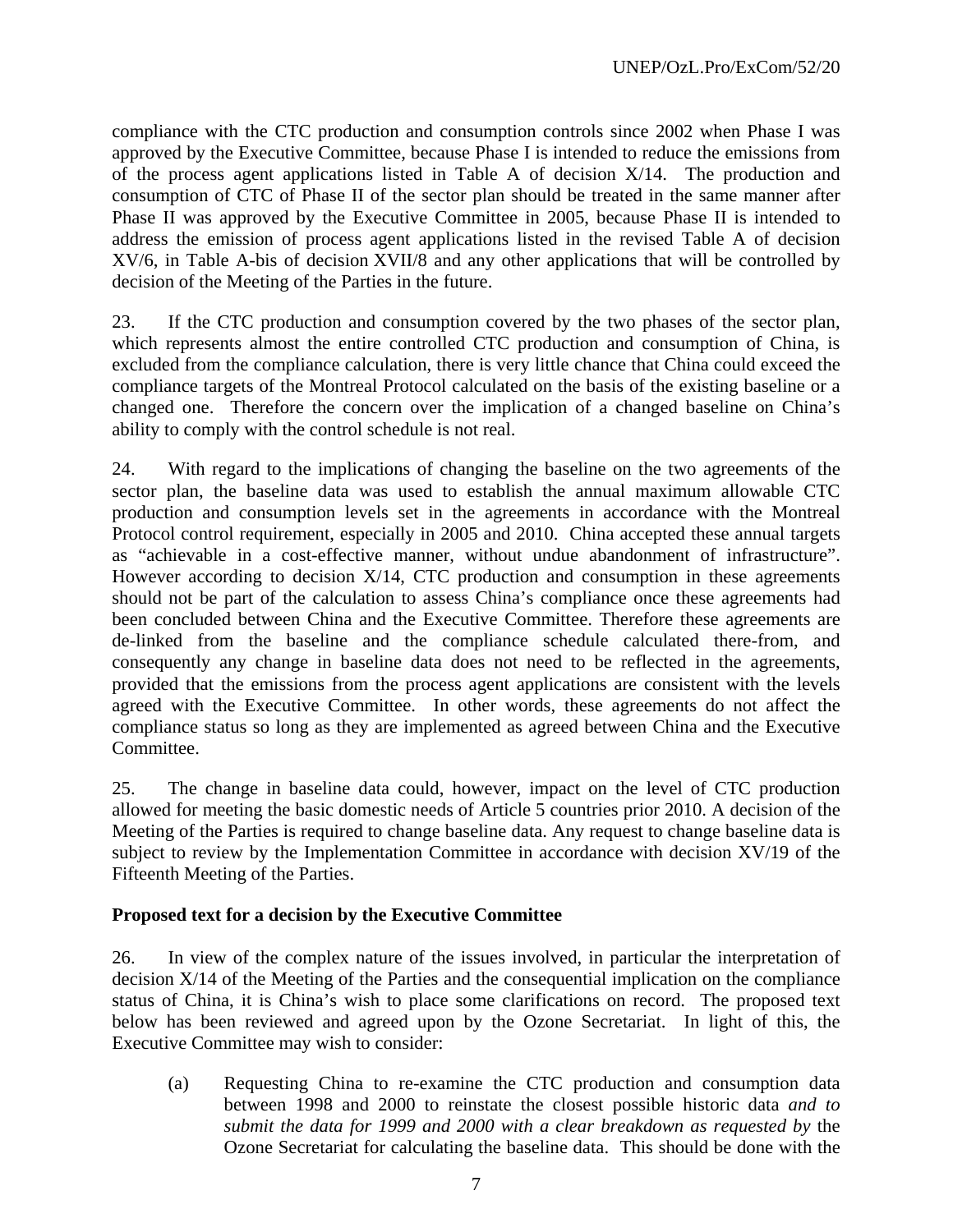following understanding, in accordance with the decision  $X/14$  of the Tenth Meeting of the Parties:

- (i) That as long as China achieves the emission reduction targets laid out in the agreements with the Executive Committee of Phase I and Phase II of the process agent sector plan, the CTC production and consumption associated with the process agent application in these agreements will not be included in the CTC production and consumption for the determination of the compliance status of China from 2002 with respect to those CTC applications covered by Phase I, and 2005 with respect to those applications covered by Phase II onwards; and
- (ii) That since the CTC production and consumption covered in the two agreements of the sector plan should not be included in the calculation of production and consumption for the determination of compliance, any change in the baseline data does not call for a change in the process agent sector plan agreements.
- (b) Communicating the above language once adopted as a decision to the Meeting of the Parties in its annual report, through the Ozone Secretariat.

#### **Cuba**

#### National ODS phase-out plan for CFC

27. UNDP, as the lead implementing agency for the NPP for Cuba, has submitted to the 52<sup>nd</sup> Meeting of the Executive Committee a request for the procurement of two vehicles to be utilized in the implementation of the NPP.

#### **Background**

28. On behalf of the Government of Cuba, UNDP submitted a request for the third tranche of the national ODS phase-out plan for CFCs (NPP) in Cuba, together with the verification report required by the agreement, for consideration by the Executive Committee at its  $51<sup>st</sup>$  Meeting. Noting that the implementation of phase-out activities by UNDP in Cuba had just commenced, and given the level of resources still available, the Executive Committee decided, *inter alia*, to allow the joint submission of the third and fourth tranches of the NPP to the  $53<sup>rd</sup>$  Meeting of the Committee on the condition that phase-out activities were being implemented and the funding available had been disbursed (decision 51/16 (b)).

#### **Request by the Government of Cuba**

29. For the successful implementation of the NPP, the Government of Cuba considers it necessary to procure two utility vehicles and convert them into mobile service workshops in order to facilitate the retrofit of the CFC-based commercial systems in the country, transport refrigeration technicians to training workshops, and for monitoring implementation of the NPP. Transportation is a critical barrier in Cuba, and the Government is unable to provide any means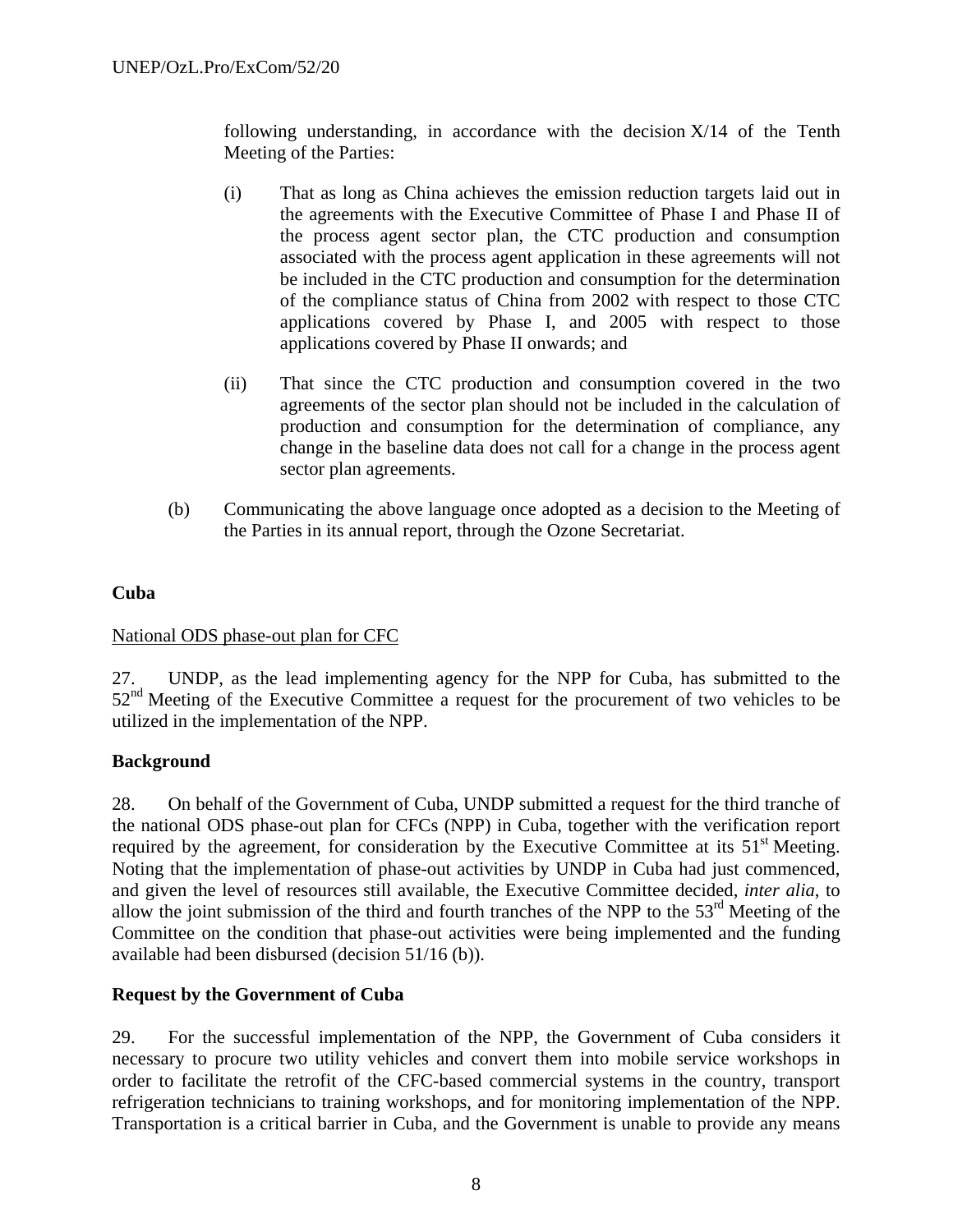of transportation for the implementation of the project. The cost of the two vehicles has been estimated at US \$44,000.

30. UNDP analyzed the option of leasing the vehicles and concluded that it would not be a cost-effective approach since the costs would be higher that the actual costs of the vehicles. Also the vehicles would require certain modifications to enable them to function effectively as mobile workshops. This is usually not permitted by leasing companies.

31. This request is made on the understanding that, if purchased, the vehicles would remain the property of the project until its closure. At that time, the vehicles would either be sold, with proceeds reinvested into the final implementation of the project, or would be donated to the Ozone Unit in Cuba for ongoing extension work dedicated to the refrigeration sector as part of official project handover.

## **COMMENTS OF THE SECRETARIAT**

32. The request by the Government of Cuba is submitted in accordance with decision 46/37 regarding the flexibility provisions in relevant agreements for changes to the scope and nature of the activities foreshadowed in the project document, on which approval in principle of the overall phase-out plan was based. Pursuant to this decision, proposed major changes to the scope and nature of activities foreshadowed in the project document should be referred to the Executive Committee for approval as part of the annual implementation plan for the subsequent year. The request for procuring two vehicles for the implementation of the NPP for Cuba has been categorized as a major change to the agreement.

33. In 2006, the Government of Cuba advised in the progress report on the implementation of the country programme of a CFC consumption of 67.2 ODP tonnes used in the refrigeration servicing sector and 172.4 ODP tonnes of CFCs used for the production of MDIs. This consumption is 20.4 ODP tonnes below the maximum allowable level of consumption in the agreement with the Executive Committee (i.e., 260.0 ODP tonnes). So far, this reduction in the level of CFC consumption has been achieved through activities implemented by the Government of Cuba, including the retrofit of domestic refrigerators and by the Government of Canada in the context of the NPP for Cuba.

34. UNDP indicated that, so far, US \$220,000 has been spent on materials for the commercial retrofit programme. All the technicians who will be involved in the retrofit programme have already been properly trained. The retrofit programme will entail at this stage the conversion of a large number of refrigeration systems located throughout the country. No previous project has so far ever visited the number of end-users that is foreseen under the NPP.

35. UNDP has also analyzed the different options available under UNDP rules and guidelines for providing vehicles, including procuring; leasing or renting a vehicle. Other options, such as subcontracting a company to provide transportation of technicians and material or providing compensation payment to individuals using their own vehicle for project purposes were discarded, as they were not feasible for the conditions in Cuba. Based on this analysis, procurement of a vehicle was the most cost-effective option, as shown below: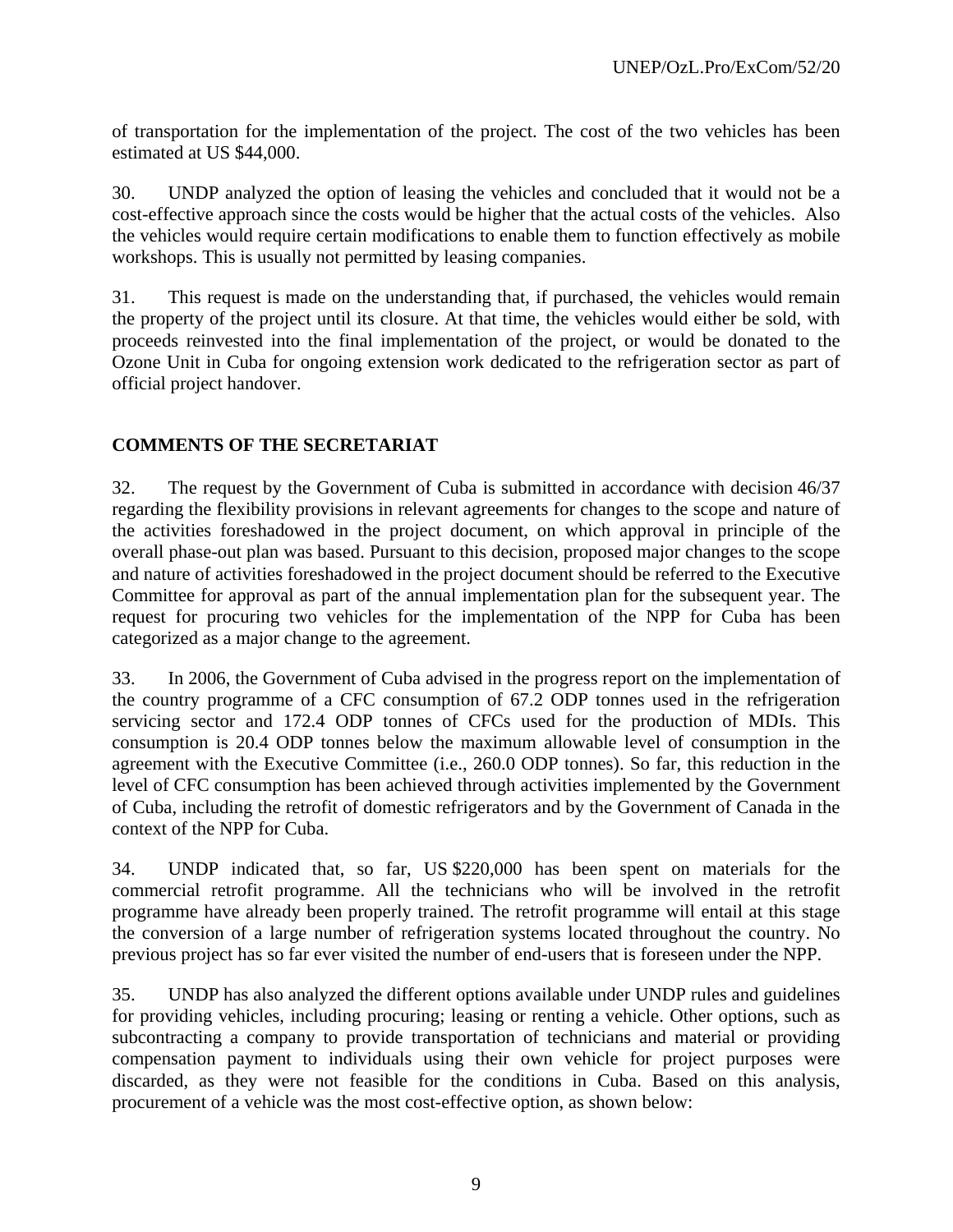| Procurement        | US \$22,000                |
|--------------------|----------------------------|
| Leasing            | US \$26,400                |
| Rent for 30 months | US \$37,500 to US \$40,000 |
| Rent for 42 months | US \$52,500 to US \$55,000 |

36. UNDP has also explored the feasibility of procuring trailers that could serve to transport materials, tools and equipment. However, it would still be necessary to rent vehicles to transport the trailers, and it is therefore not considered a cost efficient option.

## **RECOMMENDATION OF THE SECRETARIAT**

37. The Executive Committee may wish to consider the request by the Government of Cuba for the procurement of two vehicles to be utilized in the implementation of the NPP.

#### **Indonesia**

Request for authorization from the Executive Committee to use flexibility to allow funds to be directed to enterprises established after July 1995

## **Project description**

38. On behalf of the Government of Indonesia, UNDP as lead agency has submitted to the 52<sup>nd</sup> Meeting of the Executive Committee a request for an amendment to the annual implementation plan approved at the  $51<sup>st</sup>$  Meeting, in order to allow enterprises with capacity installed after July 1995 to be eligible for support under the agreement. Decision 51/12 requests implementing agencies to seek authorization from the Executive Committee prior to using the flexibility provided for under multi-year agreements to allow funds to be directed to enterprises established after July 1995 in cases where countries had committed to the total phase-out of the ODS concerned.

39. In the Agreement between Indonesia and the Executive Committee of the Multilateral Fund for the phase-out of ozone depleting substances, approved by decision 44/39, Indonesia agrees to phase out the controlled use of CFCs according to a phase-out schedule. The Agreement also points out that Indonesia reserves the right to request funding for the MDI sector separately. Paragraph 7 of that Agreement specifies that "while the Funding was determined on the basis of estimates of the needs of the Country to carry out its obligations under this Agreement, the Executive Committee agrees that the Country may use the Funding for other purposes that can be demonstrated to facilitate the smoothest possible phase-out, consistent with this Agreement, whether or not that use of funds was contemplated in determining the amount of funding under this Agreement. Any changes in the use of the Funding must, however, be documented in advance in the Country's Annual Implementation Programme, endorsed by the Executive Committee [...] and be subject to independent verification [...]".

40. Upon request, UNDP provided a list containing enterprises with capacity installed after July 1995, while adding that this list might be extended further. UNDP pointed out that for 2007, being the last year for Indonesia to achieve its complete phase-out of consumption of the above-mentioned substances, it is important that Indonesia and implementing agencies are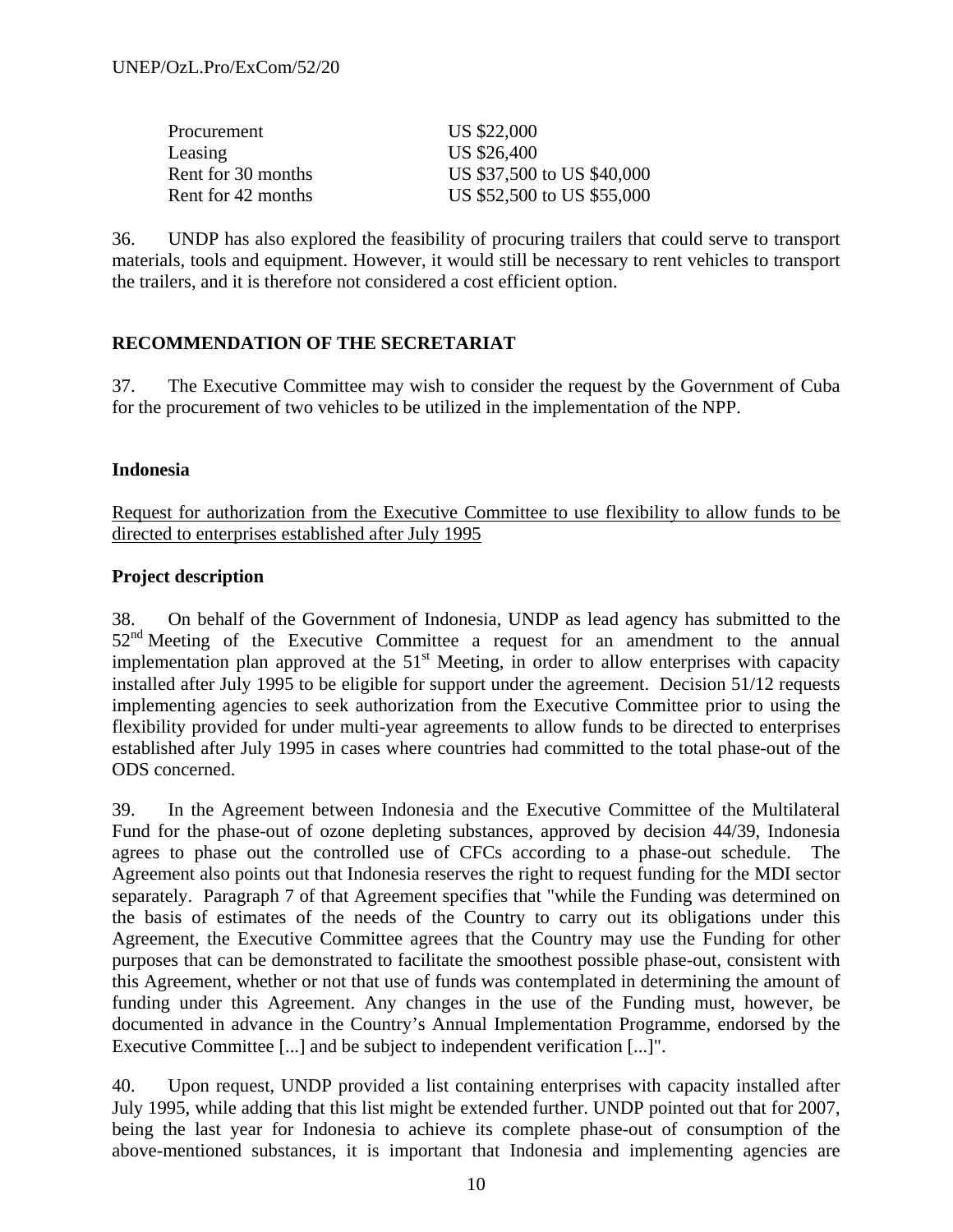authorized to address the remaining consumption in enterprises in all sub-sectors that were established before or after July 1995.

## **COMMENTS OF THE SECRETARIAT**

41. The Secretariat has for some years been concerned with the slow rate of ODS phase-out in Indonesia, caused by challenges in the implementation of ODS import controls. While these appear to have been overcome, and while Indonesia could demonstrate that it fulfilled its phase-out commitments so far, the CFC consumption reduction in Indonesia is significant, from an allowed CFC consumption level of 2,331 ODP tonnes in 2006 down to 1,122 ODP tonnes in 2007, and 30 ODP tonnes in 2008. These 30 ODP tonnes are earmarked for MDIs.

42. The understanding of the Secretariat regarding the Agreement approved by the 44<sup>th</sup> Meeting is that Indonesia has committed to complete phase-out of CFCs, despite retaining some eligibility for an MDI project. In addition, Indonesia has already committed to the complete phase-out of CFCs through their ratification of the Montreal Protocol and all of its amendments. The request of UNDP on behalf of the Government of Indonesia to authorize the utilization of funds to address enterprises established after July 1995 appears justified.

## **RECOMMENDATION OF THE SECRETARIAT**

43. In line with the comments provided above, the Secretariat recommends authorizing the support of enterprises established after July 1995, on the basis that such an authorization is needed to achieve a complete, sustainable, phase-out and that no additional cost are incurred by the Multilateral Fund.

44. The Executive Committee may therefore wish to consider authorizing the use of the flexibility provided for under the Agreement between Indonesia and the Executive Committee of the Multilateral Fund for the phase-out of ozone depleting substances, approved through decision 44/39, to allow funds to be directed to enterprises established after July 1995 in the annual implementation programme approved at the  $51<sup>st</sup>$  Meeting.

## **Kyrgyzstan:**

Halon management and compliance strategy

## **Project Description**

45. The Executive Committee approved US \$50,000 for the halon management and compliance strategy in Kyrgyzstan at its  $48<sup>th</sup>$  Meeting. The Government of Kyrgyzstan wrote to UNIDO requesting a change in the project to remove the investment component because the funds were insufficient to procure all of the equipment required, and any further attempts to implement the investment component would be both "useless and counterproductive". Instead, Kyrgyzstan is proposing to use the full project budget of US \$50,000 for the non-investment components of the project related to "awareness raising, establishment of detailed halon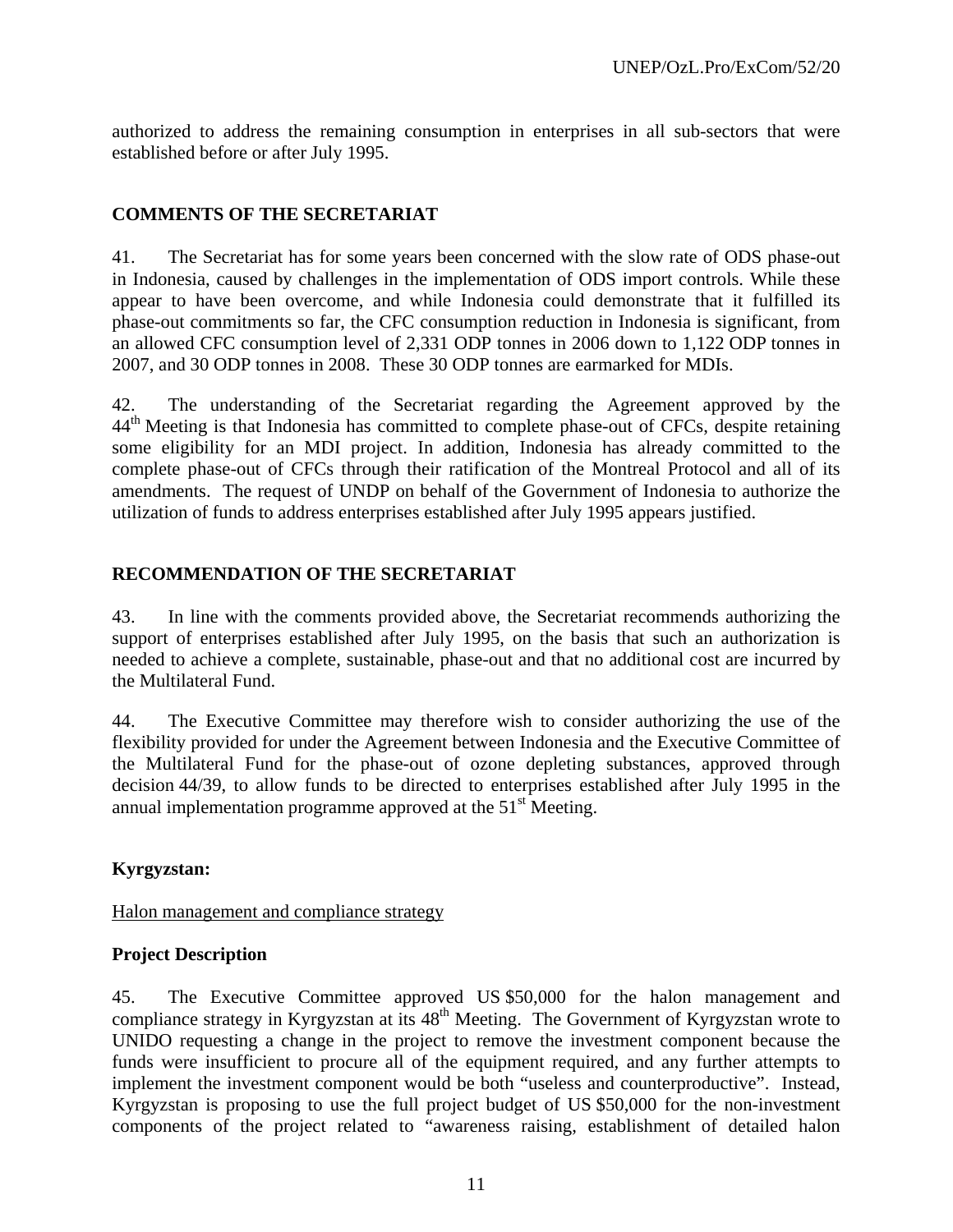inventory database, introduction of halon alternatives, standards and codes of good practice and relative legislative adjustments".

46. UNEP first submitted a request for a halon management strategy for Kyrgyzstan to the  $47<sup>th</sup>$  Meeting. It was noted that Kyrgyzstan had a zero baseline for halon and had consistently reported zero halon consumption until 2004 when consumption at a level of 2.4 ODP tonnes had been reported, thus putting Kyrgyzstan in potential non-compliance. An action plan had therefore been submitted to the Implementation Committee and subsequently approved. Kyrgyzstan has a level of consumption within the requirements of its action plan. The original UNEP project proposal included US \$15,000 for halon recovery and recycling equipment. The total request was for US \$50,000. The Secretariat reminded UNEP that it could not purchase equipment. UNEP indicated that the country and the agency wanted flexibility in using the US \$50,000, which could be used exclusively for the non-investment components.

47. At the same meeting when this project was submitted, the Committee addressed the issue of halon banking requests for countries with zero baselines and a low level of documented installed halon capacity and decided that between US \$25,000 and US \$50,000 could be allocated for such activities depending on the level of inventories (decision 47/10). It then requested UNEP to revise its proposal in the light of that decision for resubmission to the  $48<sup>th</sup>$ Meeting (decision 47/17).

48. UNIDO submitted a request to the 48<sup>th</sup> Meeting, instead of UNEP, because UNEP could not include an investment component. Despite the fact that there was no documented installed capacity, except the 2.4 ODP tonnes recorded for 2004, the project was recommended for approval at the level of US \$50,000 because the equipment, expected to cost US \$25,000, was needed for the recovery and recycling of halon-2402 that was available only from Russia, and because the equipment was intended for use by the military of Kyrgyzstan.

49. Concern was expressed by one representative that the location of the equipment in the Fire Protection State Department, within the Ministry of Emergency Situations, did not constitute enough of a guarantee of the project's sustainability. However, another member felt that the project should be approved owing to the unique circumstances regarding Kyrgyzstan's requirements for halon-2402. Therefore, the Committee decided to approve the project on an exceptional basis on the understanding that no further funds would be sought by Kyrgyzstan for the halon sector (decision 48/35).

## **COMMENTS OF THE SECRETARIAT**

50. In its request, the Government of Kyrgyzstan indicated that international bidding had confirmed that the cost of the halon recovery machine and filtration unit was US \$25,000. However, the NOU felt that the supply of these two pieces of equipment was insufficient to establish the halon R&R operation.

51. The Fund Secretariat indicated to UNIDO that without the investment project, and given the low level of documented installed capacity, the project could only be approved for US \$25,000 based on decision 47/10 since a documented installed capacity of only 2.4 ODP tonnes would be considered the lower end of the range. Also, if the subsidy of the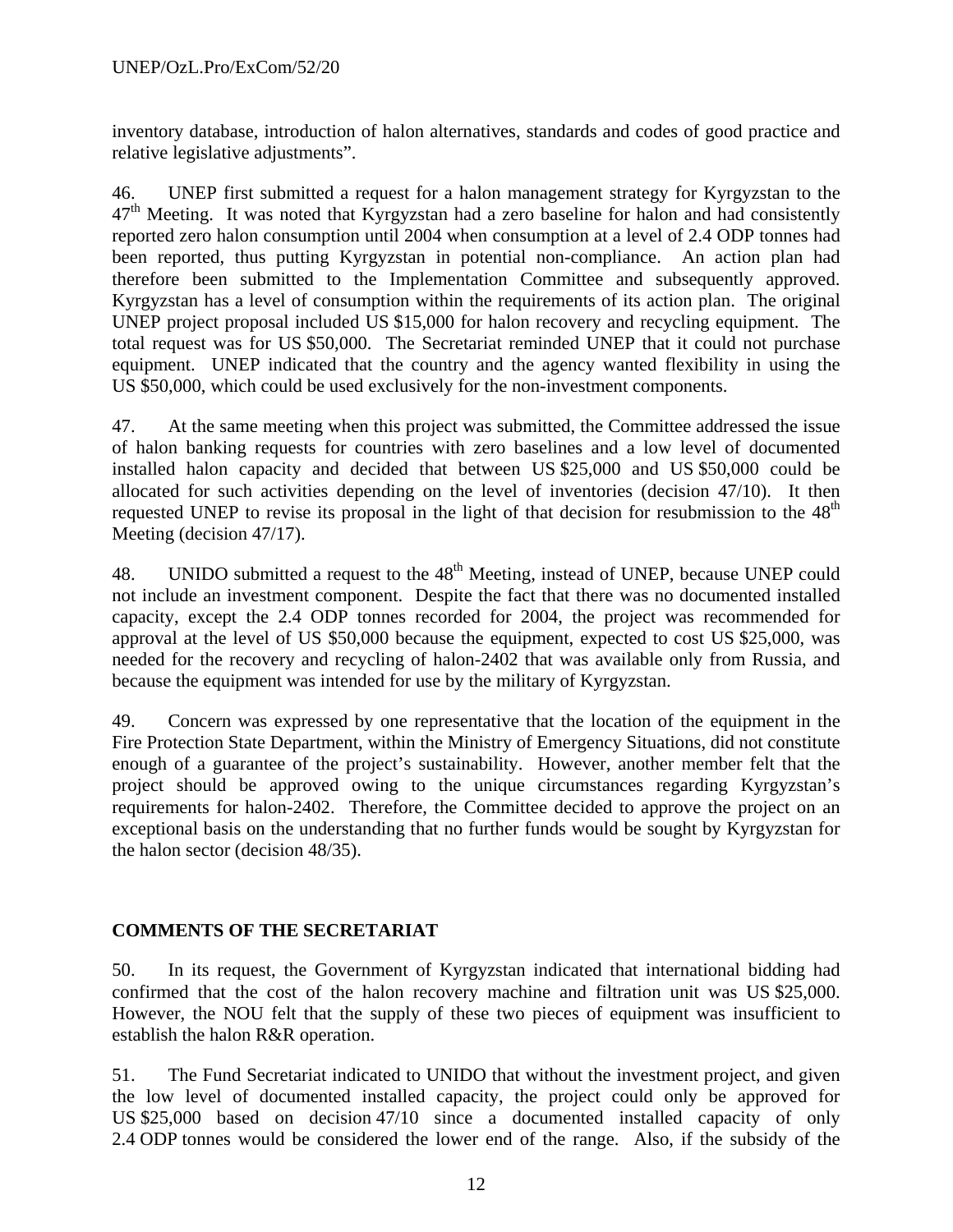US \$25,000 was not needed due to the unique circumstances of the country's requirement for halon 2402, then no additional funds could be used for non-investment activities.

52. UNIDO indicated that a level of US \$25,000 in funding did not provide sufficient agency fees to implement the project, and agreed that it would discuss the possibility of either cancelling the project or transferring US \$25,000 of the project to UNEP for implementation of the noninvestment component.

#### **RECOMMENDATIONS OF THE SECRETARIAT**

53. The Fund Secretariat recommends, pending the outcome of UNIDO's discussions with Kyrgyzstan and UNEP, either cancellation of this project or the transfer to UNEP of US \$25,000 for the non-investment component of the project and the return of US \$25,000 to the Fund for reprogramming.

#### **Lebanon**

#### National CFC phase-out plan

54. On behalf of the Government of Lebanon, UNDP has submitted a progress report on the implementation of the second work programme (including the 2005 and 2006 tranches) of the national CFC phase-out plan (NPP) for consideration by the Executive Committee at its  $52<sup>nd</sup>$  Meeting. This submission also includes a request for the fourth tranche (2007) at the amount of US \$100,000 plus agency support costs of US \$7,500 for UNDP and the performance verification report of the annual implementation programmes for 2005-2006.

## **Background**

55. The NPP for Lebanon was approved by the Executive Committee at its 44<sup>th</sup> Meeting (UNEP/OzL.Pro/ExCom/44/43), with the Government committed to completely phase out its remaining consumption of CFC of 312.5 ODP tonnes by the end of 2008. The NPP included conversion of CFC-based aerosol, foam and refrigeration manufacturing plants to alternative technologies and phase-out activities in the refrigeration servicing sector. The second and third tranches of the NPP were approved at the  $48<sup>th</sup>$  Meeting of the Executive Committee (UNEP/OzL.Pro/ExCom/48/35).

#### **Progress report on the implementation of the second and third work programmes**

56. A number of activities have been carried out in the manufacturing sector, including surveys of remaining CFC-based enterprises in the foam and refrigeration manufacturing sectors, and bids for and procurement of conversion equipment for the aerosol, foam and refrigeration sub-sectors. Funds have been committed and conversion was expected to be completed in 2006 in all identified enterprises in the three sub-sectors. In the refrigeration servicing sector, 25 trainers and the technicians to be trained have been identified, procurement of recovery and recycling equipment has commenced and some 50 refrigeration systems were identified for conversion to non-CFC refrigerants. Policy and awareness activities implemented so far include promotion of the NPP through interaction with Government, industry and trade stakeholders, as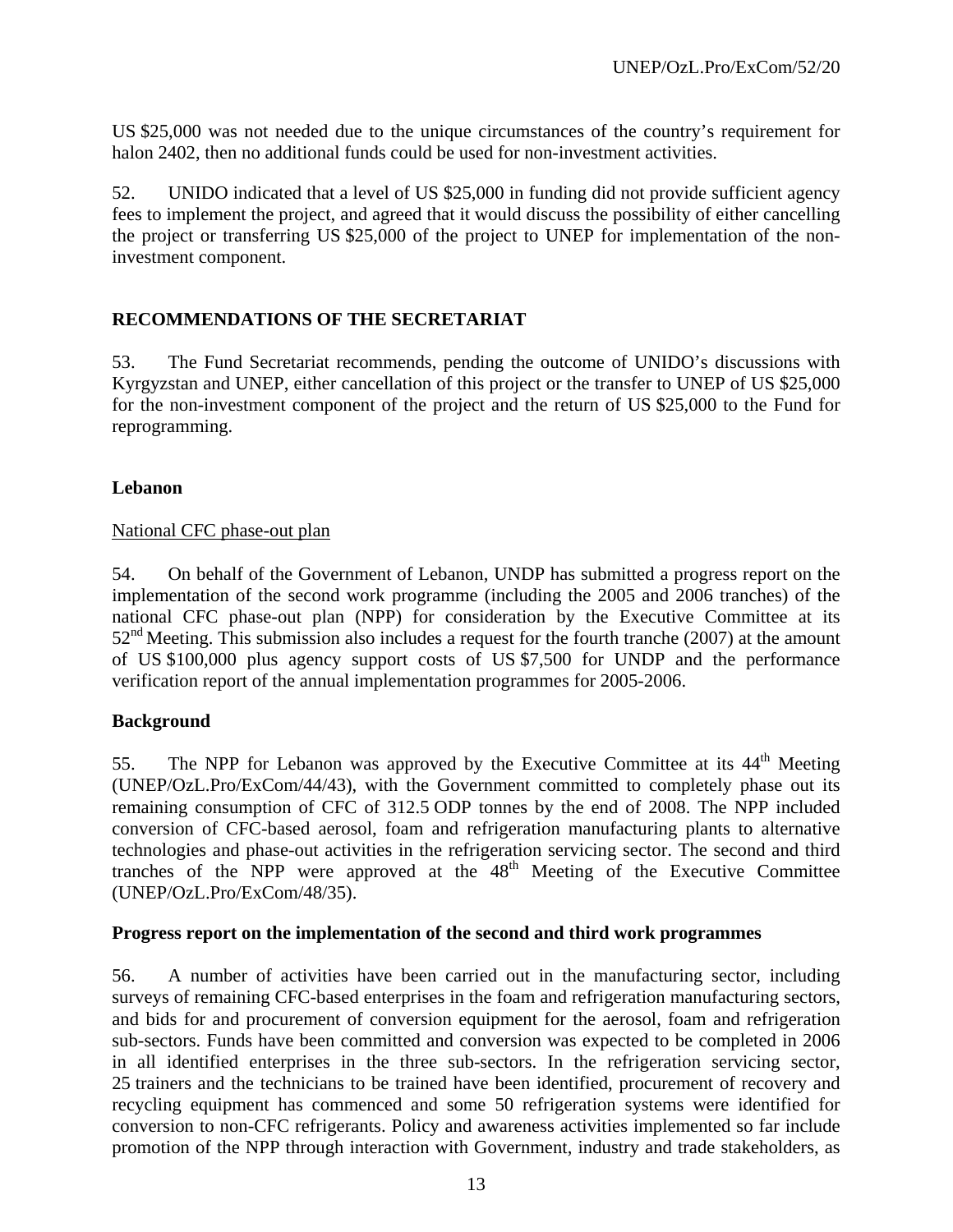well as the drafting of a decree to provide additional mandates to enforce the existing ODS licensing system regulation.

57. However, the specific circumstances that unfolded in Lebanon in July 2006, followed by the difficult post-conflict conditions, including a prevailing tense political and security situation, have severely affected implementation of all the ODS phase-out activities in the country. To date US \$642,457 has been disbursed and an additional US \$169.574 has been committed. Considering the expenditures planned in 2007 total disbursement will amount to US \$903,300. Therefore, there is no immediate need for additional funding at this time. However, once the planned activities are implemented during the second half of 2007, additional funding will be required to achieve the ODS phase-out targets.

## **Verification report**

58. In accordance with the agreement between the Government of Lebanon and the Executive Committee, UNDP submitted an independent verification report of the national consumption targets for ODS in Lebanon. According to the verification report, the 2006 CFC consumption was 224.4 ODP tonnes, which was below the amount of 235 ODP tonnes of CFCs allowable under the Agreement. The national CFC consumption targets for 2005 and 2006 were met partly because of depression of economic activity due to the prevailing circumstances, and partly because of the conversion of non-eligible enterprises.

#### *Plan of action associated with the fourth tranche*

59. UNDP is requesting US \$100,000 plus agency support costs for the implementation of the fourth tranche of the NPP. The Government is committed to phasing out an additional 40.0 ODP tonnes of CFCs in 2007, through implementation of a number of activities including, *inter alia*, technical assistance and training for the staff of the manufacturing enterprises in the refrigeration servicing, finalization of the procurement of recovery and recycling equipment, regulations and codes of practice in the refrigeration sector and the initiation of the end-user incentive programme.

## **COMMENTS OF THE SECRETARIAT**

60. In reviewing the progress report and the verification report, the Secretariat noted that the specific circumstances in Lebanon in mid-2006, and the security measures that have been established since then, had caused major delays in the implementation of the majority of the activities of the NPP. Given the fact that all investment and several technical assistance activities that were under implementation have had to be put on hold, and the level of funding still available, the Secretariat and UNDP agreed that the request for the fourth tranche would be submitted to the 53<sup>rd</sup> Meeting of the Executive Committee. This would allow for the activities initiated with the three tranches previously approved to be fully implemented and all the funding available to be disbursed or committed. The Secretariat also noted that the 2007 annual implementation programme submitted by UNDP has included several phase-out activities some of which are under current implementation. UNDP has agreed to request the release of the fourth tranche at the  $53<sup>rd</sup>$  Meeting of the Executive Committee in November 2007, subject to satisfactory progress of activities and disbursement during the remaining months of 2007.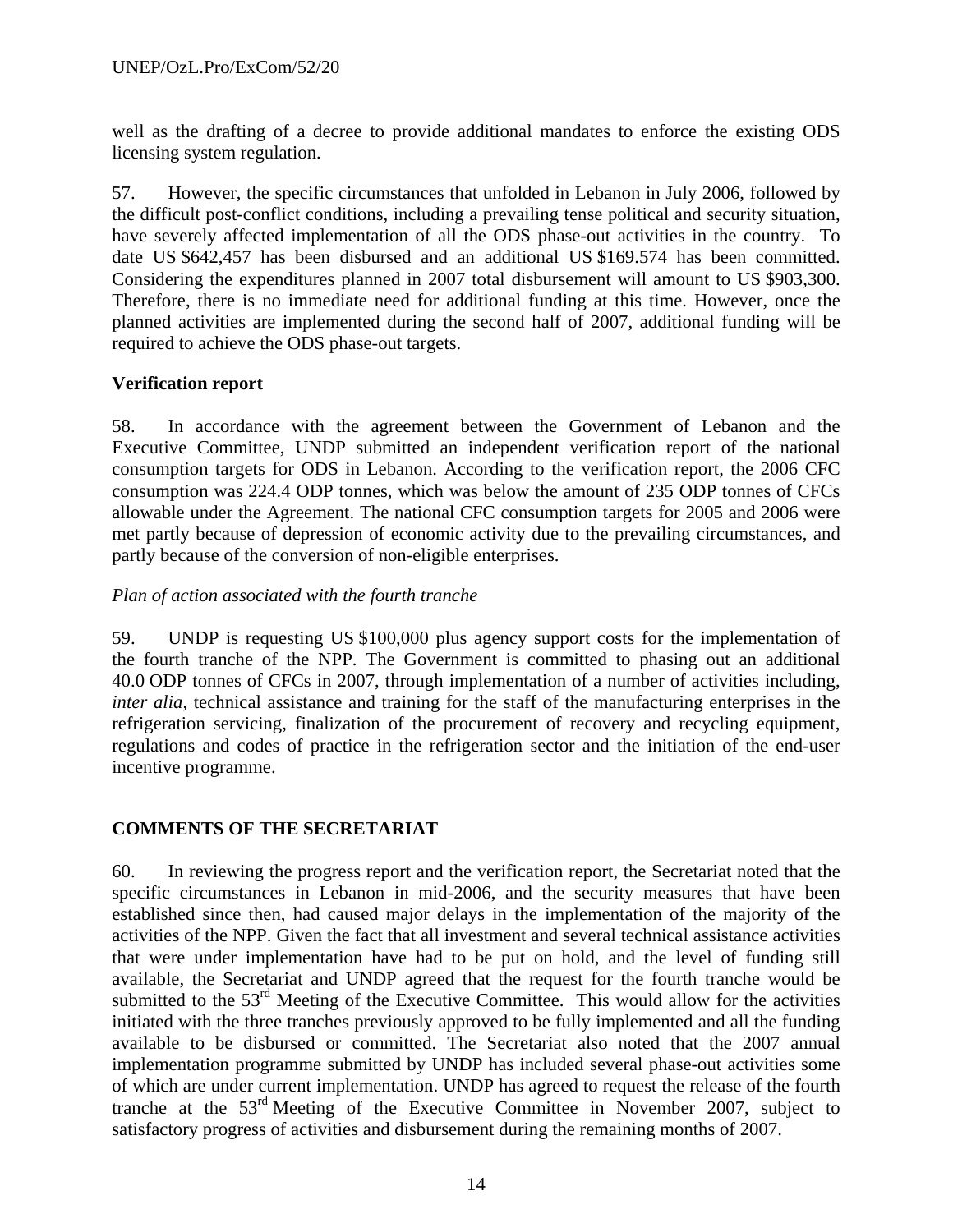#### **RECOMMENDATIONS OF THE SECRETARIAT**

- 61. The Executive Committee may wish to:
	- (a) Take note on the progress report on the implementation of the national CFC phase-out plan for Lebanon, the performance verification report of the annual implementation programmes for 2005-2006, and the annual implementation programme for 2007 submitted by UNDP;
	- (b) Request UNDP to continue assisting the Government of Lebanon in implementing CFC phase-out activities in Lebanon;
	- (c) To note that UNDP will submit a request for the release of the fourth tranche of the NPP for 2007 at the 53rd Meeting of the Executive Committee, subject to the submission of a satisfactory supplementary progress report on the activities implemented and the level of funding disbursed in 2007.

-----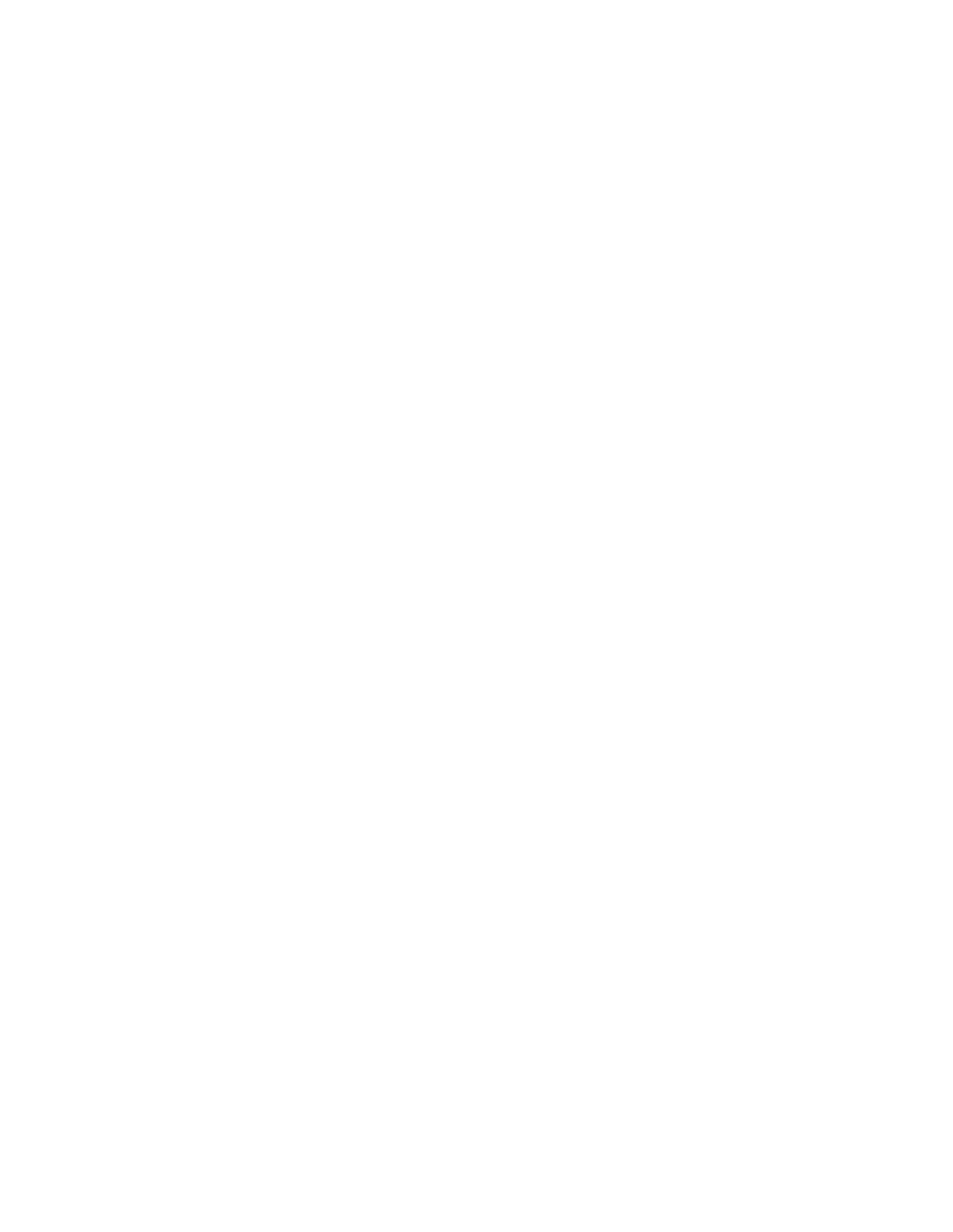| List of projects and activities recommended for blanket approval                                                                                                                                                                                                                  |                           |            |             | UNEP/OzL.Pro/ExCom/52/20<br>Annex I |              |           |  |  |
|-----------------------------------------------------------------------------------------------------------------------------------------------------------------------------------------------------------------------------------------------------------------------------------|---------------------------|------------|-------------|-------------------------------------|--------------|-----------|--|--|
| Project Title                                                                                                                                                                                                                                                                     | <b>Agency</b>             | <b>ODP</b> |             | <b>Funds approved (US\$)</b>        |              | CE        |  |  |
|                                                                                                                                                                                                                                                                                   |                           | (tonnes)   | Project     | <b>Support</b>                      | <b>Total</b> | (US\$/kg) |  |  |
| <b>BHUTAN</b>                                                                                                                                                                                                                                                                     |                           |            |             |                                     |              |           |  |  |
| PHASE-OUT PLAN                                                                                                                                                                                                                                                                    |                           |            |             |                                     |              |           |  |  |
| CFC phase out plan                                                                                                                                                                                                                                                                |                           |            |             |                                     |              |           |  |  |
| Terminal phase-out management plan                                                                                                                                                                                                                                                | <b>UNEP</b>               |            | \$40,000    | \$5,200                             | \$45,200     |           |  |  |
| Approved in accordance with the Agreement between the<br>Government and the Executive Committee. The agencies were<br>urged to take full account of the requirements of decisions 41/100<br>and 49/6 during the implementation of the TPMP.<br>Terminal phase-out management plan | <b>UNDP</b>               | 0.1        | \$35,000    | \$3,150                             | \$38,150     |           |  |  |
| Approved in accordance with the Agreement between the<br>Government and the Executive Committee. The agencies were<br>urged to take full account of the requirements of decisions 41/100<br>and 49/6 during the implementation of the TPMP.                                       |                           |            |             |                                     |              |           |  |  |
|                                                                                                                                                                                                                                                                                   | <b>Total for Bhutan</b>   | 0.1        | \$75,000    | \$8,350                             | \$83,350     |           |  |  |
| <b>BRAZIL</b>                                                                                                                                                                                                                                                                     |                           |            |             |                                     |              |           |  |  |
| <b>SEVERAL</b>                                                                                                                                                                                                                                                                    |                           |            |             |                                     |              |           |  |  |
| Ozone unit support                                                                                                                                                                                                                                                                |                           |            |             |                                     |              |           |  |  |
| Extension of institutional strengthening project (phase V)                                                                                                                                                                                                                        | <b>UNDP</b>               |            | \$351,000   | \$26,325                            | \$377,325    |           |  |  |
|                                                                                                                                                                                                                                                                                   | <b>Total for Brazil</b>   |            | \$351,000   | \$26,325                            | \$377,325    |           |  |  |
| <b>CHINA</b>                                                                                                                                                                                                                                                                      |                           |            |             |                                     |              |           |  |  |
| <b>FUMIGANT</b>                                                                                                                                                                                                                                                                   |                           |            |             |                                     |              |           |  |  |
| <b>Methyl bromide</b>                                                                                                                                                                                                                                                             |                           |            |             |                                     |              |           |  |  |
| National phase-out of methyl bromide (phase II, second<br>tranche)                                                                                                                                                                                                                | <b>UNIDO</b>              | 153.2      | \$1,200,000 | \$90,000                            | \$1,290,000  |           |  |  |
|                                                                                                                                                                                                                                                                                   | <b>Total for China</b>    | 153.2      | \$1,200,000 | \$90,000                            | \$1,290,000  |           |  |  |
| <b>COLOMBIA</b>                                                                                                                                                                                                                                                                   |                           |            |             |                                     |              |           |  |  |
| <b>SEVERAL</b>                                                                                                                                                                                                                                                                    |                           |            |             |                                     |              |           |  |  |
| Ozone unit support                                                                                                                                                                                                                                                                |                           |            |             |                                     |              |           |  |  |
| Extension of institutional strengthening project (phase VI)                                                                                                                                                                                                                       | <b>UNDP</b>               |            | \$275,600   | \$20,670                            | \$296,270    |           |  |  |
|                                                                                                                                                                                                                                                                                   | <b>Total for Colombia</b> |            | \$275,600   | \$20,670                            | \$296,270    |           |  |  |
| <b>COMOROS</b>                                                                                                                                                                                                                                                                    |                           |            |             |                                     |              |           |  |  |
| PHASE-OUT PLAN                                                                                                                                                                                                                                                                    |                           |            |             |                                     |              |           |  |  |
| CFC phase out plan                                                                                                                                                                                                                                                                |                           |            |             |                                     |              |           |  |  |
| Terminal phase-out management plan (first tranche)                                                                                                                                                                                                                                | <b>UNEP</b>               |            | \$77,000    | \$10,010                            | \$87,010     |           |  |  |
| Approved in accordance with the Agreement between the<br>Government and the Executive Committee. The agencies were<br>urged to take full account of the requirements of decisions 41/100<br>and 49/6 during the implementation of the TPMP.                                       |                           |            |             |                                     |              |           |  |  |
| Terminal phase-out management plan (first tranche)                                                                                                                                                                                                                                | <b>UNDP</b>               |            | \$43,000    | \$3,870                             | \$46,870     |           |  |  |
| Approved in accordance with the Agreement between the<br>Government and the Executive Committee. The agencies were<br>urged to take full account of the requirements of decisions 41/100<br>and 49/6 during the implementation of the TPMP.                                       |                           |            |             |                                     |              |           |  |  |
|                                                                                                                                                                                                                                                                                   | <b>Total for Comoros</b>  |            | \$120,000   | \$13,880                            | \$133,880    |           |  |  |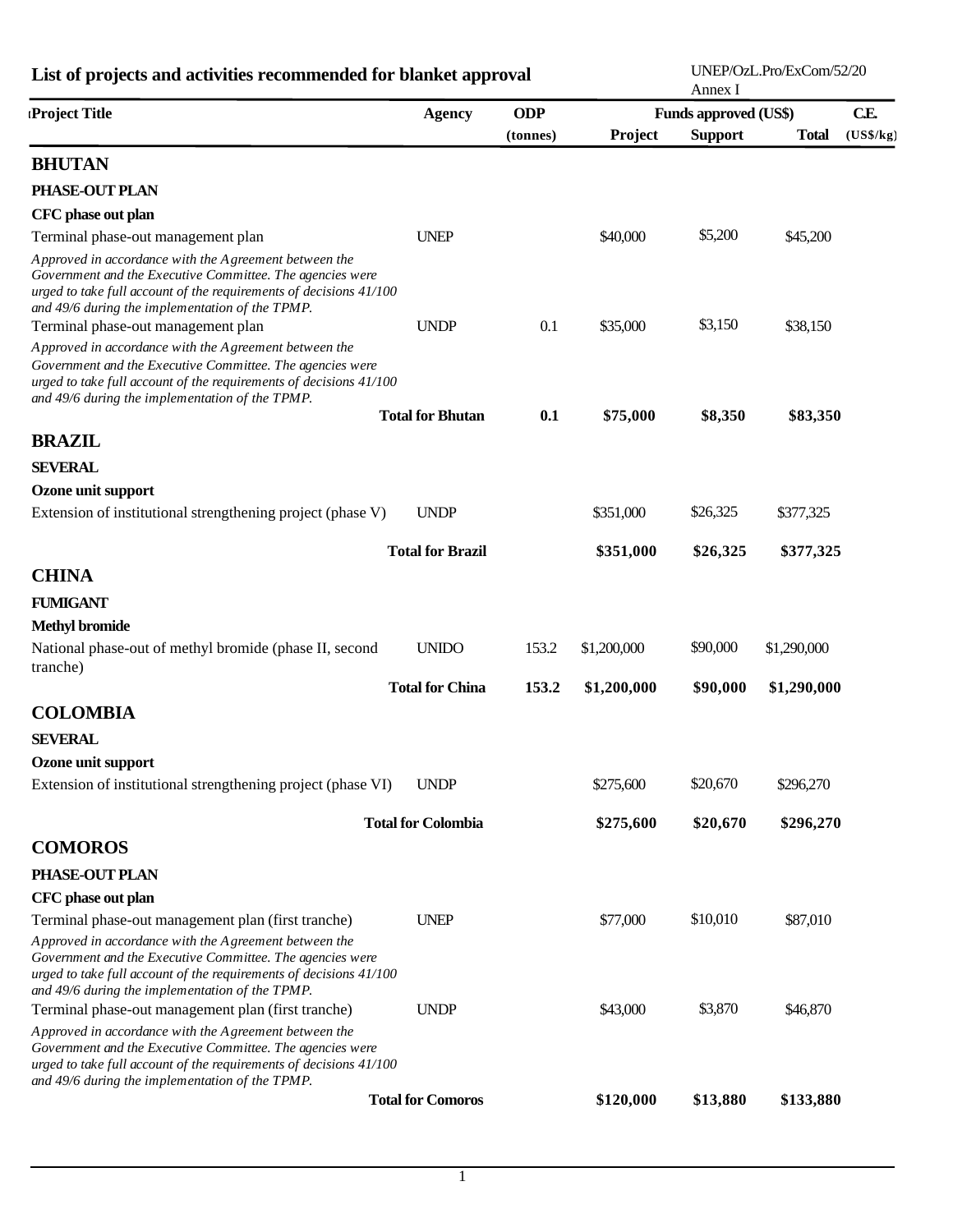| List of projects and activities recommended for blanket approval                                                                                                                                                                            |                             |            |           | Annex I                      | UNEP/OzL.Pro/ExCom/52/20 |           |
|---------------------------------------------------------------------------------------------------------------------------------------------------------------------------------------------------------------------------------------------|-----------------------------|------------|-----------|------------------------------|--------------------------|-----------|
| Project Title                                                                                                                                                                                                                               | <b>Agency</b>               | <b>ODP</b> |           | <b>Funds approved (US\$)</b> |                          | CE.       |
|                                                                                                                                                                                                                                             |                             | (tonnes)   | Project   | <b>Support</b>               | <b>Total</b>             | (US\$/kg) |
| <b>CONGO, DR</b>                                                                                                                                                                                                                            |                             |            |           |                              |                          |           |
| <b>SEVERAL</b>                                                                                                                                                                                                                              |                             |            |           |                              |                          |           |
| Ozone unit support                                                                                                                                                                                                                          |                             |            |           |                              |                          |           |
| Extension of institutional strengthening project (phase IV)                                                                                                                                                                                 | <b>UNEP</b>                 |            | \$64,540  | \$0                          | \$64,540                 |           |
|                                                                                                                                                                                                                                             | <b>Total for Congo, DR</b>  |            | \$64,540  |                              | \$64,540                 |           |
| <b>COSTA RICA</b>                                                                                                                                                                                                                           |                             |            |           |                              |                          |           |
| PHASE-OUT PLAN                                                                                                                                                                                                                              |                             |            |           |                              |                          |           |
| CFC phase out plan                                                                                                                                                                                                                          |                             |            |           |                              |                          |           |
| Terminal phase-out management plan for Annex A Group I<br>substances (first tranche)                                                                                                                                                        | <b>UNDP</b>                 |            | \$200,000 | \$15,000                     | \$215,000                |           |
| Approved in accordance with the Agreement between the<br>Government and the Executive Committee. UNDP was urged to<br>take full account of the requirements of decisions 41/100 and 49/6<br>during the implementation of the TPMP.          |                             |            |           |                              |                          |           |
|                                                                                                                                                                                                                                             | <b>Total for Costa Rica</b> |            | \$200,000 | \$15,000                     | \$215,000                |           |
| <b>CROATIA</b>                                                                                                                                                                                                                              |                             |            |           |                              |                          |           |
| PHASE-OUT PLAN                                                                                                                                                                                                                              |                             |            |           |                              |                          |           |
| CFC phase out plan                                                                                                                                                                                                                          |                             |            |           |                              |                          |           |
| Monitoring and verification audit report                                                                                                                                                                                                    | <b>UNIDO</b>                |            | \$20,000  | \$1,800                      | \$21,800                 |           |
|                                                                                                                                                                                                                                             | <b>Total for Croatia</b>    |            | \$20,000  | \$1,800                      | \$21,800                 |           |
| <b>ECUADOR</b>                                                                                                                                                                                                                              |                             |            |           |                              |                          |           |
| PHASE-OUT PLAN                                                                                                                                                                                                                              |                             |            |           |                              |                          |           |
| CFC phase out plan                                                                                                                                                                                                                          |                             |            |           |                              |                          |           |
| National CFC phase-out plan: 2007 annual programme                                                                                                                                                                                          | <b>IBRD</b>                 | 38.0       | \$227,411 | \$17,056                     | \$244,467                |           |
|                                                                                                                                                                                                                                             | <b>Total for Ecuador</b>    | 38.0       | \$227,411 | \$17,056                     | \$244,467                |           |
| <b>GABON</b>                                                                                                                                                                                                                                |                             |            |           |                              |                          |           |
| PHASE-OUT PLAN                                                                                                                                                                                                                              |                             |            |           |                              |                          |           |
| CFC phase out plan                                                                                                                                                                                                                          |                             |            |           |                              |                          |           |
| Terminal phase-out management plan (first tranche)                                                                                                                                                                                          | <b>UNDP</b>                 |            | \$50,000  | \$4,500                      | \$54,500                 |           |
| Approved in accordance with the Agreement between the<br>Government and the Executive Committee. The agencies were<br>urged to take full account of the requirements of decisions 41/100<br>and 49/6 during the implementation of the TPMP. |                             |            |           |                              |                          |           |
| Terminal phase-out management plan (first tranche)                                                                                                                                                                                          | <b>UNEP</b>                 |            | \$65,000  | \$8,450                      | \$73,450                 |           |
| Approved in accordance with the Agreement between the<br>Government and the Executive Committee. The agencies were<br>urged to take full account of the requirements of decisions 41/100<br>and 49/6 during the implementation of the TPMP. |                             |            |           |                              |                          |           |
|                                                                                                                                                                                                                                             | <b>Total for Gabon</b>      |            | \$115,000 | \$12,950                     | \$127,950                |           |
| <b>JORDAN</b>                                                                                                                                                                                                                               |                             |            |           |                              |                          |           |
| <b>SEVERAL</b>                                                                                                                                                                                                                              |                             |            |           |                              |                          |           |
| Ozone unit support                                                                                                                                                                                                                          |                             |            |           |                              |                          |           |
| Extension of institutional strengthening project (phase VII)                                                                                                                                                                                | <b>IBRD</b>                 |            | \$147,333 | \$11,050                     | \$158,383                |           |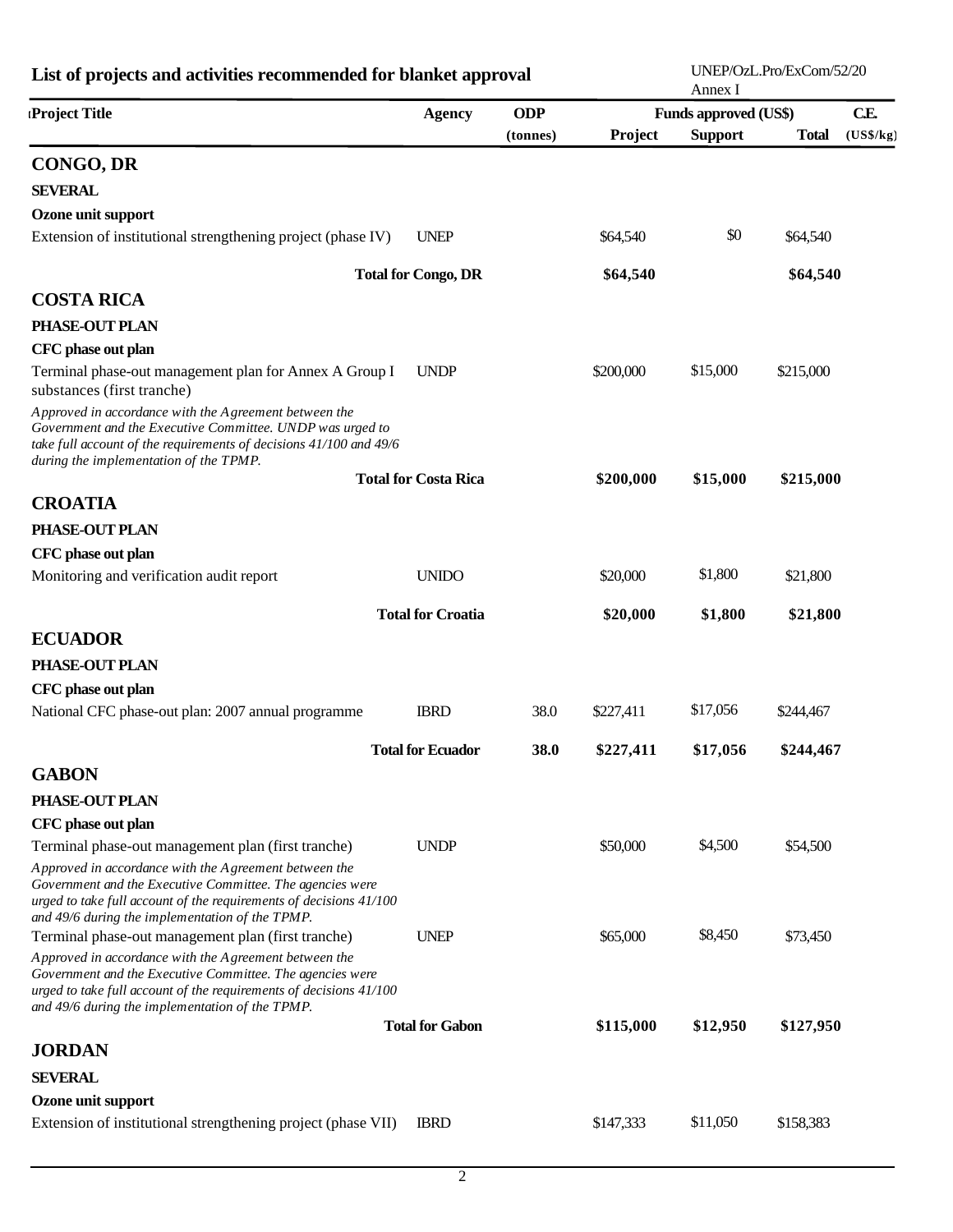| List of projects and activities recommended for blanket approval                                                                                                                                                                                                         |                             |             |           | UNEP/OzL.Pro/ExCom/52/20<br>Annex I |              |           |  |  |
|--------------------------------------------------------------------------------------------------------------------------------------------------------------------------------------------------------------------------------------------------------------------------|-----------------------------|-------------|-----------|-------------------------------------|--------------|-----------|--|--|
| Project Title                                                                                                                                                                                                                                                            | <b>Agency</b>               | <b>ODP</b>  |           | <b>Funds approved (US\$)</b>        |              | CE        |  |  |
|                                                                                                                                                                                                                                                                          |                             | (tonnes)    | Project   | <b>Support</b>                      | <b>Total</b> | (US\$/kg) |  |  |
|                                                                                                                                                                                                                                                                          | <b>Total for Jordan</b>     |             | \$147,333 | \$11,050                            | \$158,383    |           |  |  |
| <b>KUWAIT</b>                                                                                                                                                                                                                                                            |                             |             |           |                                     |              |           |  |  |
| PHASE-OUT PLAN                                                                                                                                                                                                                                                           |                             |             |           |                                     |              |           |  |  |
| CFC phase out plan                                                                                                                                                                                                                                                       |                             |             |           |                                     |              |           |  |  |
| Terminal phase-out management plan for Annex A Group I<br>substances (first tranche)                                                                                                                                                                                     | <b>UNEP</b>                 |             | \$240,000 | \$31,200                            | \$271,200    |           |  |  |
| Approved in accordance with the Agreement between the<br>Government and the Executive Committee. The agencies were<br>urged to take full account of the requirements of decisions 41/100<br>and 49/6 during the implementation of the TPMP.                              |                             |             |           |                                     |              |           |  |  |
| Terminal phase-out management plan for Annex A Group I<br>substances (first tranche)                                                                                                                                                                                     | <b>UNIDO</b>                | 15.0        | \$220,000 | \$16,500                            | \$236,500    |           |  |  |
| Approved in accordance with the Agreement between the<br>Government and the Executive Committee. The agencies were<br>urged to take full account of the requirements of decisions 41/100                                                                                 |                             |             |           |                                     |              |           |  |  |
| and 49/6 during the implementation of the TPMP.                                                                                                                                                                                                                          | <b>Total for Kuwait</b>     | <b>15.0</b> | \$460,000 | \$47,700                            | \$507,700    |           |  |  |
| <b>MADAGASCAR</b>                                                                                                                                                                                                                                                        |                             |             |           |                                     |              |           |  |  |
| PHASE-OUT PLAN                                                                                                                                                                                                                                                           |                             |             |           |                                     |              |           |  |  |
| ODS phase out plan                                                                                                                                                                                                                                                       |                             |             |           |                                     |              |           |  |  |
| Terminal phase-out management plan (first tranche)                                                                                                                                                                                                                       | <b>UNIDO</b>                |             | \$78,000  | \$5,850                             | \$83,850     |           |  |  |
| Approved in accordance with the Agreement between the<br>Government and the Executive Committee. The agencies were<br>urged to take full account of the requirements of decisions 41/100<br>and 49/6 during the implementation of the TPMP.                              |                             |             |           |                                     |              |           |  |  |
| Terminal phase-out management plan (first tranche)                                                                                                                                                                                                                       | <b>UNEP</b>                 |             | \$133,000 | \$17,290                            | \$150,290    |           |  |  |
| Approved in accordance with the Agreement between the<br>Government and the Executive Committee. The agencies were<br>urged to take full account of the requirements of decisions 41/100<br>and 49/6 during the implementation of the TPMP.                              |                             |             |           |                                     |              |           |  |  |
|                                                                                                                                                                                                                                                                          | <b>Total for Madagascar</b> |             | \$211,000 | \$23,140                            | \$234,140    |           |  |  |
| <b>MALAYSIA</b>                                                                                                                                                                                                                                                          |                             |             |           |                                     |              |           |  |  |
| PHASE-OUT PLAN                                                                                                                                                                                                                                                           |                             |             |           |                                     |              |           |  |  |
| CFC phase out plan                                                                                                                                                                                                                                                       |                             |             |           |                                     |              |           |  |  |
| National CFC phase-out plan: 2007 annual programme                                                                                                                                                                                                                       | <b>IBRD</b>                 | 89.0        | \$275,000 | \$24,750                            | \$299,750    |           |  |  |
| The World Bank and the Government were encouraged to examine<br>closely the need for stockpiling and the functioning of the<br>recovery and recycling programme to plan for the continued<br>demand for CFCs beyond 2010, in view of the approaching final<br>phase-out. |                             |             |           |                                     |              |           |  |  |
|                                                                                                                                                                                                                                                                          | <b>Total for Malaysia</b>   | 89.0        | \$275,000 | \$24,750                            | \$299,750    |           |  |  |
| <b>MEXICO</b>                                                                                                                                                                                                                                                            |                             |             |           |                                     |              |           |  |  |
| <b>SEVERAL</b>                                                                                                                                                                                                                                                           |                             |             |           |                                     |              |           |  |  |
| Ozone unit support                                                                                                                                                                                                                                                       |                             |             |           |                                     |              |           |  |  |
| Extension of institutional strengthening project (phase VIII) UNIDO                                                                                                                                                                                                      |                             |             | \$247,000 | \$18,525                            | \$265,525    |           |  |  |
|                                                                                                                                                                                                                                                                          | <b>Total for Mexico</b>     |             | \$247,000 | \$18,525                            | \$265,525    |           |  |  |
|                                                                                                                                                                                                                                                                          |                             |             |           |                                     |              |           |  |  |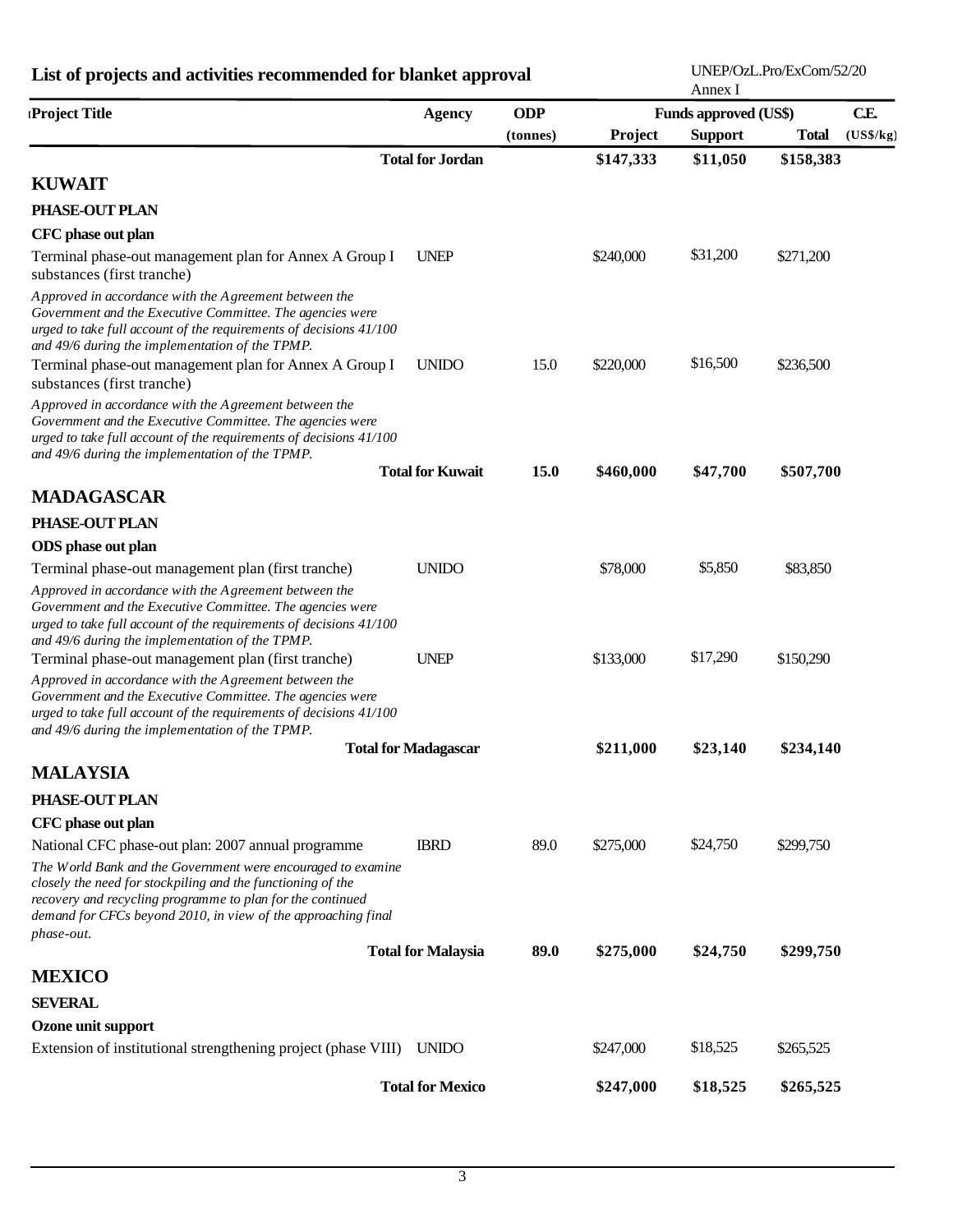| List of projects and activities recommended for blanket approval                                                                                                                                                                            |                          |            |             | Annex I                      | UNEP/OzL.Pro/ExCom/52/20 |           |
|---------------------------------------------------------------------------------------------------------------------------------------------------------------------------------------------------------------------------------------------|--------------------------|------------|-------------|------------------------------|--------------------------|-----------|
| Project Title                                                                                                                                                                                                                               | <b>Agency</b>            | <b>ODP</b> |             | <b>Funds approved (US\$)</b> |                          | CE        |
|                                                                                                                                                                                                                                             |                          | (tonnes)   | Project     | <b>Support</b>               | <b>Total</b>             | (US\$/kg) |
| <b>MOLDOVA</b>                                                                                                                                                                                                                              |                          |            |             |                              |                          |           |
| PHASE-OUT PLAN                                                                                                                                                                                                                              |                          |            |             |                              |                          |           |
| CFC phase out plan                                                                                                                                                                                                                          |                          |            |             |                              |                          |           |
| Terminal CFC phase-out management plan (first tranche)                                                                                                                                                                                      | <b>UNDP</b>              |            | \$152,500   | \$11,438                     | \$163,938                |           |
| Approved in accordance with the Agreement between the<br>Government and the Executive Committee. The agencies were<br>urged to take full account of the requirements of decisions 41/100<br>and 49/6 during the implementation of the TPMP. |                          |            |             |                              |                          |           |
| Terminal CFC phase-out management plan (first tranche)                                                                                                                                                                                      | <b>UNEP</b>              |            | \$74,500    | \$9,685                      | \$84,185                 |           |
| Approved in accordance with the Agreement between the<br>Government and the Executive Committee. The agencies were<br>urged to take full account of the requirements of decisions 41/100<br>and 49/6 during the implementation of the TPMP. |                          |            |             |                              |                          |           |
|                                                                                                                                                                                                                                             | <b>Total for Moldova</b> |            | \$227,000   | \$21,123                     | \$248,123                |           |
| <b>NEPAL</b>                                                                                                                                                                                                                                |                          |            |             |                              |                          |           |
| PHASE-OUT PLAN                                                                                                                                                                                                                              |                          |            |             |                              |                          |           |
| CFC phase out plan                                                                                                                                                                                                                          |                          |            |             |                              |                          |           |
| Terminal phase-out management plan (first tranche)                                                                                                                                                                                          | <b>UNDP</b>              | 8.0        | \$75,000    | \$6,750                      | \$81,750                 |           |
| Approved in accordance with the Agreement between the<br>Government and the Executive Committee. The agencies were<br>urged to take full account of the requirements of decisions 41/100<br>and 49/6 during the implementation of the TPMP. |                          |            |             |                              |                          |           |
| Terminal phase-out management plan (first tranche)                                                                                                                                                                                          | <b>UNEP</b>              |            | \$35,000    | \$4,550                      | \$39,550                 |           |
| Approved in accordance with the Agreement between the<br>Government and the Executive Committee. The agencies were<br>urged to take full account of the requirements of decisions 41/100<br>and 49/6 during the implementation of the TPMP. |                          |            |             |                              |                          |           |
|                                                                                                                                                                                                                                             | <b>Total for Nepal</b>   | 8.0        | \$110,000   | \$11,300                     | \$121,300                |           |
| <b>NIGERIA</b>                                                                                                                                                                                                                              |                          |            |             |                              |                          |           |
| <b>SOLVENT</b>                                                                                                                                                                                                                              |                          |            |             |                              |                          |           |
| <b>Multiple solvents</b>                                                                                                                                                                                                                    |                          |            |             |                              |                          |           |
| Terminal ODS phase-out umbrella project in the solvent<br>sector (fourth tranche)                                                                                                                                                           | <b>UNIDO</b>             | 22.9       | \$303,200   | \$22,740                     | \$325,940                | 6.59      |
|                                                                                                                                                                                                                                             | <b>Total for Nigeria</b> | 22.9       | \$303,200   | \$22,740                     | \$325,940                |           |
| <b>OMAN</b>                                                                                                                                                                                                                                 |                          |            |             |                              |                          |           |
| PHASE-OUT PLAN                                                                                                                                                                                                                              |                          |            |             |                              |                          |           |
| CFC phase out plan                                                                                                                                                                                                                          |                          |            |             |                              |                          |           |
| Terminal phase-out management plan (first tranche)                                                                                                                                                                                          | <b>UNIDO</b>             | 10.0       | \$305,800   | \$22,935                     | \$328,735                |           |
| Approved in accordance with the Agreement between the<br>Government and the Executive Committee. UNIDO was urged to<br>take full account of the requirements of decisions 41/100 and 49/6<br>during the implementation of the TPMP.         |                          |            |             |                              |                          |           |
|                                                                                                                                                                                                                                             | <b>Total for Oman</b>    | 10.0       | \$305,800   | \$22,935                     | \$328,735                |           |
| <b>ROMANIA</b>                                                                                                                                                                                                                              |                          |            |             |                              |                          |           |
| <b>PRODUCTION</b>                                                                                                                                                                                                                           |                          |            |             |                              |                          |           |
| <b>ODS</b> closure                                                                                                                                                                                                                          |                          |            |             |                              |                          |           |
| Sector plan for production sector (third tranche)                                                                                                                                                                                           | <b>UNIDO</b>             |            | \$1,000,000 | \$75,000                     | \$1,075,000              |           |
|                                                                                                                                                                                                                                             | <b>Total for Romania</b> |            | \$1,000,000 | \$75,000                     | \$1,075,000              |           |

UNEP/OzL.Pro/ExCom/52/20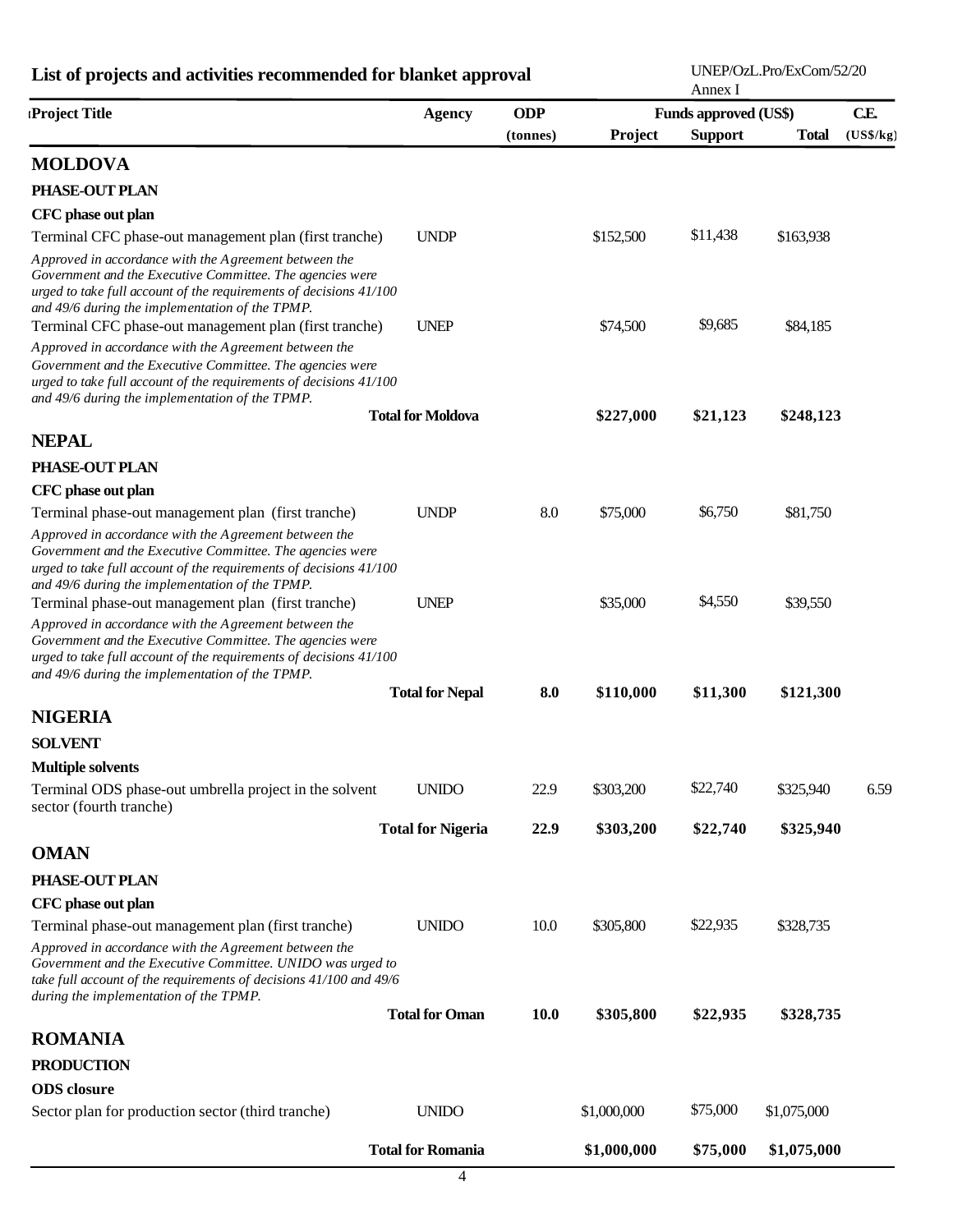| List of projects and activities recommended for blanket approval                                                                                                                                                                                                                  |                              |            |             | Annex I                      | UNEP/OzL.Pro/ExCom/52/20 |           |
|-----------------------------------------------------------------------------------------------------------------------------------------------------------------------------------------------------------------------------------------------------------------------------------|------------------------------|------------|-------------|------------------------------|--------------------------|-----------|
| Project Title                                                                                                                                                                                                                                                                     | <b>Agency</b>                | <b>ODP</b> |             | <b>Funds approved (US\$)</b> |                          | CE        |
| <b>SAINT LUCIA</b>                                                                                                                                                                                                                                                                |                              | (tonnes)   | Project     | <b>Support</b>               | <b>Total</b>             | (US\$/kg) |
|                                                                                                                                                                                                                                                                                   |                              |            |             |                              |                          |           |
| PHASE-OUT PLAN                                                                                                                                                                                                                                                                    |                              |            |             |                              |                          |           |
| CFC phase out plan                                                                                                                                                                                                                                                                | Canada                       |            |             | \$20,280                     |                          |           |
| Terminal phase-out management plan for the phase-out of<br>ODS in the refrigeration and air conditioning sector (first<br>tranche)                                                                                                                                                |                              |            | \$156,000   |                              | \$176,280                |           |
| Approved in accordance with the Agreement between the<br>Government and the Executive Committee. The Government of<br>Canada was urged to take full account of the requirements of<br>decisions 41/100 and 49/6 during the implementation of the<br>TPMP.                         |                              |            |             |                              |                          |           |
|                                                                                                                                                                                                                                                                                   | <b>Total for Saint Lucia</b> |            | \$156,000   | \$20,280                     | \$176,280                |           |
| <b>SENEGAL</b>                                                                                                                                                                                                                                                                    |                              |            |             |                              |                          |           |
| PHASE-OUT PLAN                                                                                                                                                                                                                                                                    |                              |            |             |                              |                          |           |
| CFC phase out plan                                                                                                                                                                                                                                                                |                              |            |             |                              |                          |           |
| Terminal phase-out management plan for CFCs (first<br>tranche)                                                                                                                                                                                                                    | <b>UNEP</b>                  |            | \$109,500   | \$14,235                     | \$123,735                |           |
| Approved in accordance with the Agreement between the<br>Government and the Executive Committee. The agencies were<br>urged to take full account of the requirements of decisions 41/100<br>and 49/6 during the implementation of the TPMP.                                       |                              |            |             |                              |                          |           |
| Terminal phase-out management plan for CFCs (first<br>tranche)                                                                                                                                                                                                                    | <b>UNIDO</b>                 |            | \$220,000   | \$16,500                     | \$236,500                |           |
| Approved in accordance with the Agreement between the<br>Government and the Executive Committee. The agencies were<br>urged to take full account of the requirements of decisions 41/100<br>and 49/6 during the implementation of the TPMP.                                       |                              |            |             |                              |                          |           |
|                                                                                                                                                                                                                                                                                   | <b>Total for Senegal</b>     |            | \$329,500   | \$30,735                     | \$360,235                |           |
| <b>THAILAND</b>                                                                                                                                                                                                                                                                   |                              |            |             |                              |                          |           |
| <b>SEVERAL</b>                                                                                                                                                                                                                                                                    |                              |            |             |                              |                          |           |
| Ozone unit support                                                                                                                                                                                                                                                                |                              |            |             |                              |                          |           |
| Extension of institutional strengthening project (phase V)                                                                                                                                                                                                                        | <b>IBRD</b>                  |            | \$346,668   | \$26,000                     | \$372,668                |           |
|                                                                                                                                                                                                                                                                                   | <b>Total for Thailand</b>    |            | \$346,668   | \$26,000                     | \$372,668                |           |
| <b>VENEZUELA</b>                                                                                                                                                                                                                                                                  |                              |            |             |                              |                          |           |
| <b>PRODUCTION</b>                                                                                                                                                                                                                                                                 |                              |            |             |                              |                          |           |
| <b>CFC</b> closure                                                                                                                                                                                                                                                                |                              |            |             |                              |                          |           |
| National CFC production closure plan (fourth tranche)                                                                                                                                                                                                                             | <b>IBRD</b>                  |            | \$2,300,000 | \$172,500                    | \$2,472,500              |           |
| The World Bank was requested to complete the dismantling<br>activities at the Produven facility in a timely manner, and continue<br>the verification of the Produven facility in 2008 and 2009 to<br>ensure the permanent closure of the CFC production capacity at<br>the plant. |                              |            |             |                              |                          |           |
|                                                                                                                                                                                                                                                                                   | <b>Total for Venezuela</b>   |            | \$2,300,000 | \$172,500                    | \$2,472,500              |           |
| <b>VIETNAM</b>                                                                                                                                                                                                                                                                    |                              |            |             |                              |                          |           |
| <b>SEVERAL</b>                                                                                                                                                                                                                                                                    |                              |            |             |                              |                          |           |
| Ozone unit support                                                                                                                                                                                                                                                                |                              |            |             |                              |                          |           |
| Extension of institutional strengthening project (phase VI)                                                                                                                                                                                                                       | <b>UNEP</b>                  |            | \$118,976   | \$0                          | \$118,976                |           |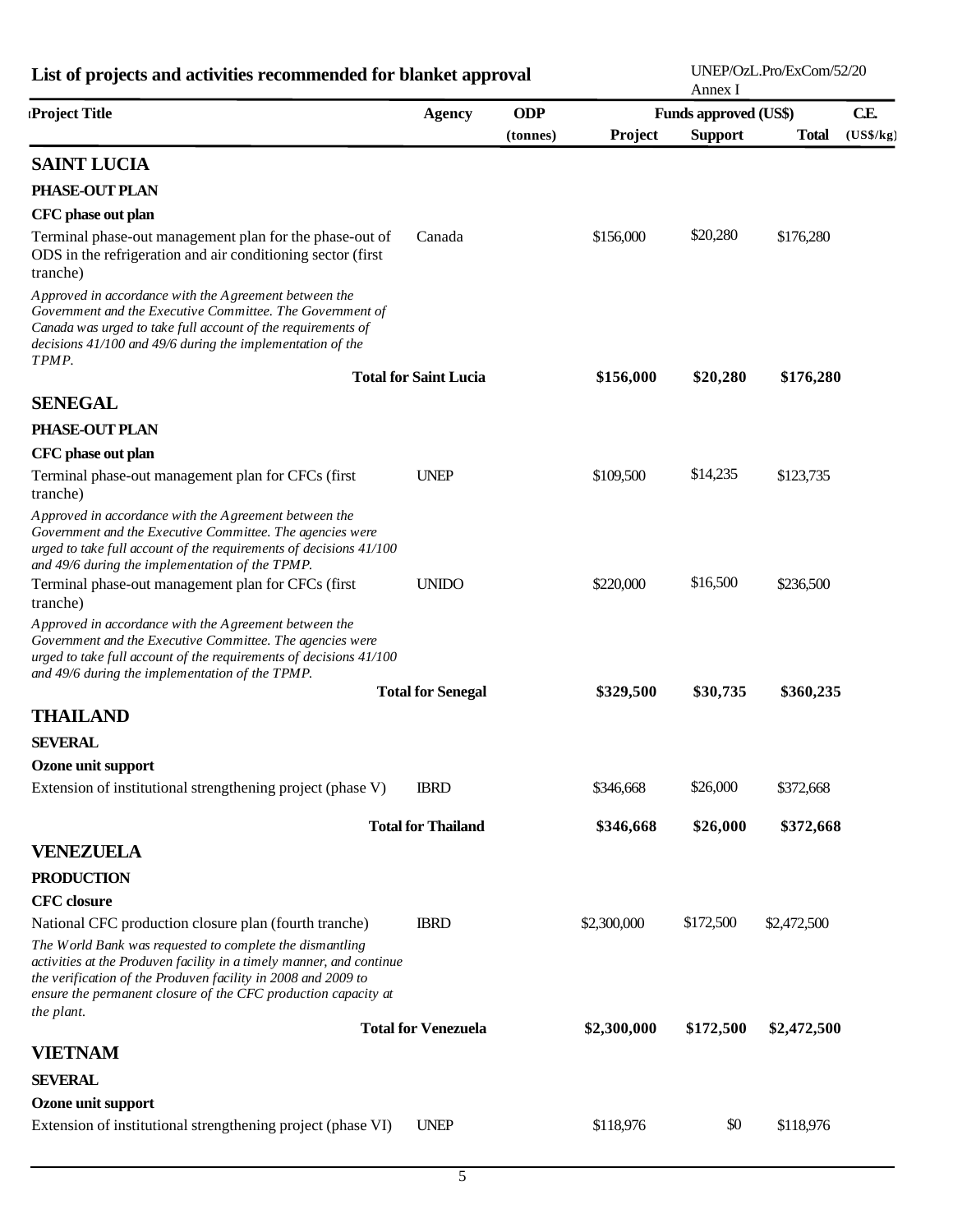| List of projects and activities recommended for blanket approval |                          |            | UNEP/OzL.Pro/ExCom/52/20<br>Annex I |                              |              |           |
|------------------------------------------------------------------|--------------------------|------------|-------------------------------------|------------------------------|--------------|-----------|
| Project Title                                                    | <b>Agency</b>            | <b>ODP</b> |                                     | <b>Funds approved (US\$)</b> |              | CE        |
|                                                                  |                          | (tonnes)   | <b>Project</b>                      | <b>Support</b>               | Total        | (US\$/kg) |
|                                                                  | <b>Total for Vietnam</b> |            | \$118,976                           |                              | \$118,976    |           |
| <b>GLOBAL</b>                                                    |                          |            |                                     |                              |              |           |
| <b>AEROSOL</b>                                                   |                          |            |                                     |                              |              |           |
| <b>Metered dose inhalers</b>                                     |                          |            |                                     |                              |              |           |
| MDI regional workshops                                           | <b>UNEP</b>              |            | \$200,000                           | \$26,000                     | \$226,000    |           |
| PHASE-OUT PLAN                                                   |                          |            |                                     |                              |              |           |
| CTC phase out plan                                               |                          |            |                                     |                              |              |           |
| Assessment of CTC phase-out in the chlo-alkali sector            | <b>IBRD</b>              |            | \$100,000                           | \$9,000                      | \$109,000    |           |
|                                                                  | <b>Total for Global</b>  |            | \$300,000                           | \$35,000                     | \$335,000    |           |
|                                                                  | <b>GRAND TOTAL</b>       | 336.2      | \$9,486,028                         | \$768,809                    | \$10,254,837 |           |